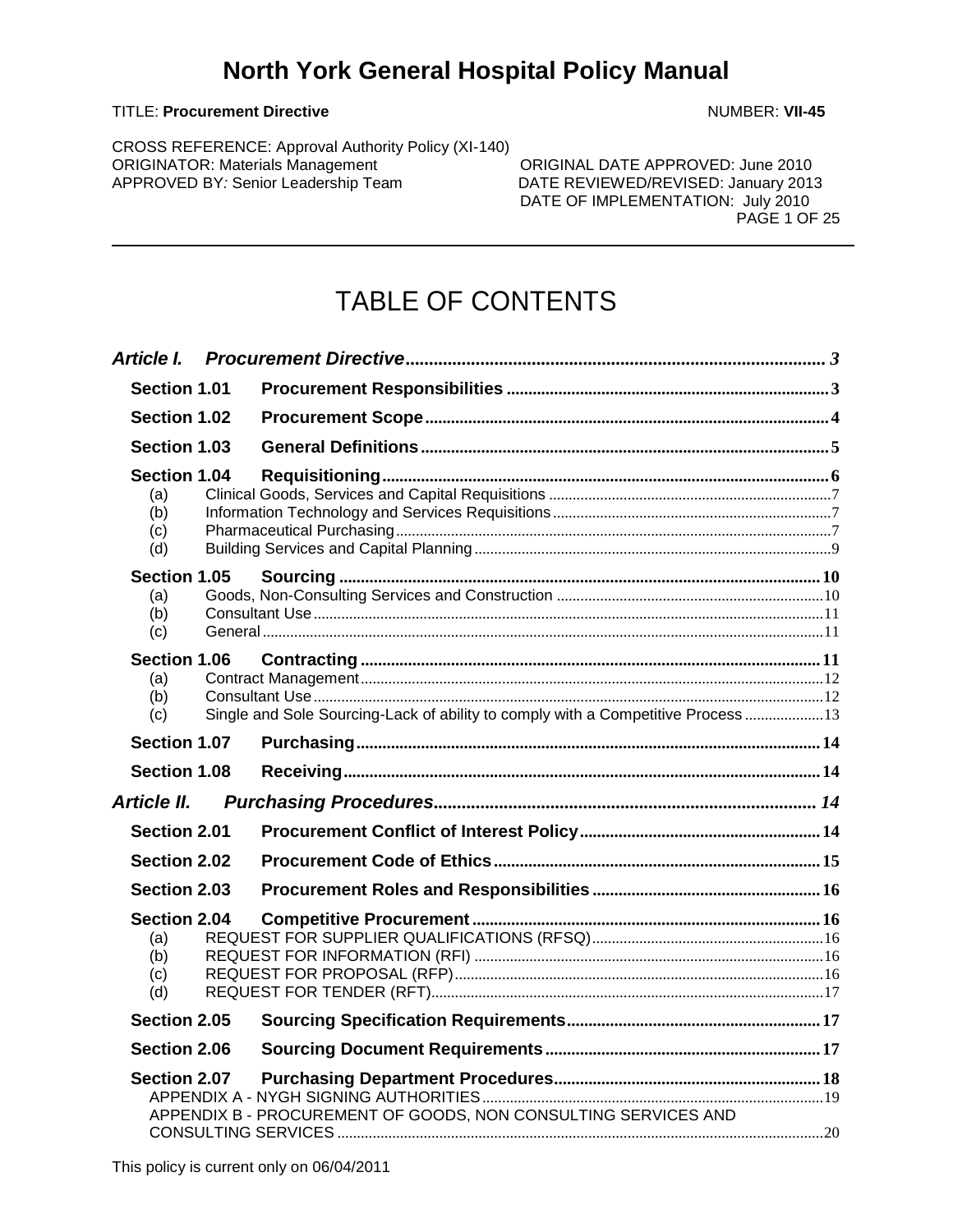TITLE: Procurement Directive **Number 2018** NUMBER: VII-45

CROSS REFERENCE: Approval Authority Policy (XI-140) PAGE 2 of 25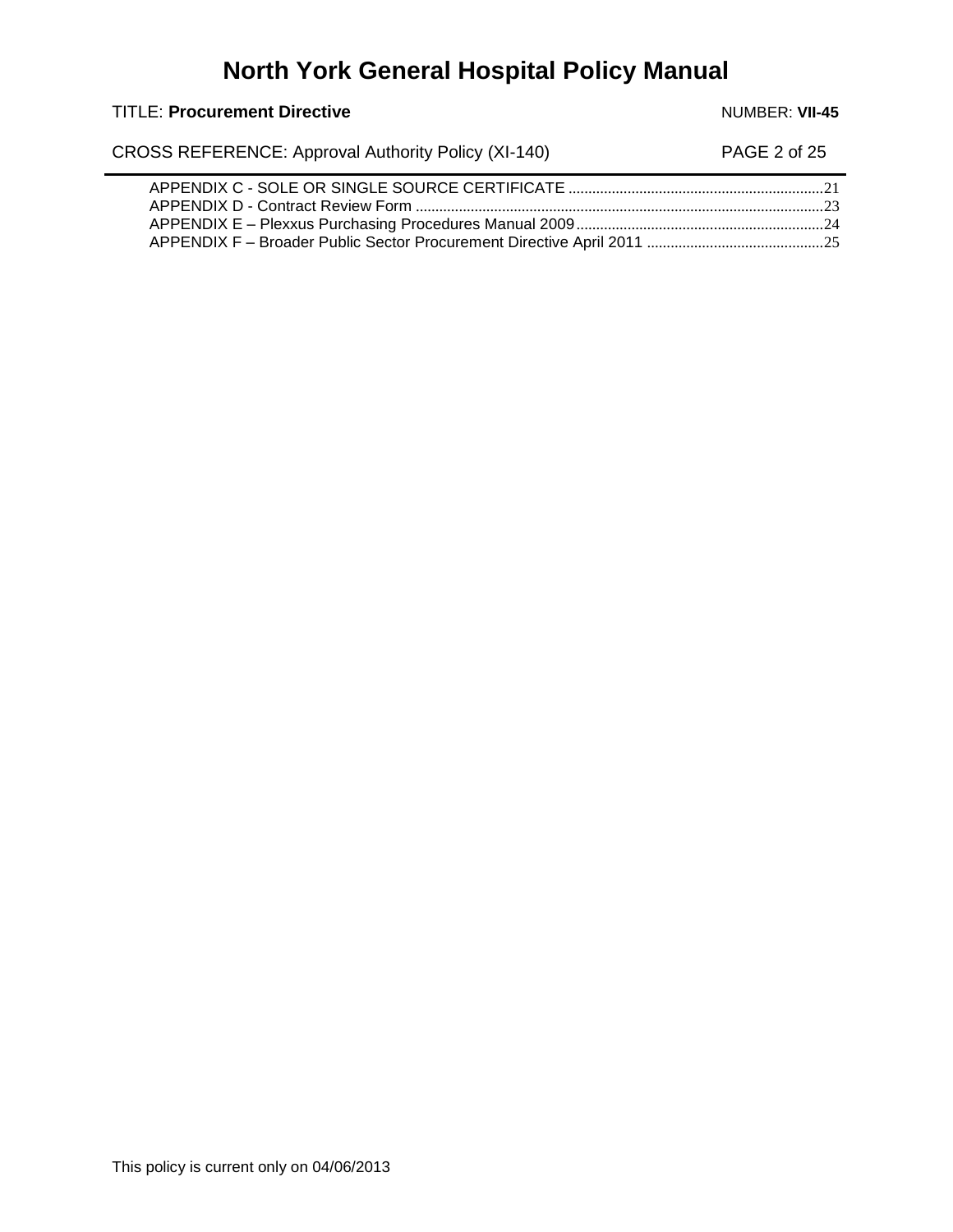TITLE: **Procurement Directive** Number 2004 Number 2004 Number 2004 Number 2004 Number 2004

CROSS REFERENCE: Approval Authority Policy (XI-140) PAGE 3 of 25

## <span id="page-2-1"></span><span id="page-2-0"></span>**Article I. Procurement Directive Section 1.01 Procurement Responsibilities**

### **Staff, Volunteers, Doctors, Outsourced Service Personnel, Faculty, Board Governors,**

**and individuals** engaged in any steps of the procurement process are responsible for:

- Ensuring they are informed and compliant with the Hospital's Conflict of Interest policy, the Approval Authority Policy as well as the Directive within this document
- Using appropriate procurement methods
- Exercising integrity and good business judgment when requesting products and services on behalf of their department or the Hospital

### **Management** is responsible for:

- Ensuring employees are in compliance with the principles and requirements of the Approval Authority Policy and this Directive
- Understanding and following the Directive set out by the Ministry of Finance in the Broader Public Sector Procurement Directive
- Approving the requisition of goods and services for their areas of responsibility
- Provide approved specifications to purchasing for the sourcing process
- Suggest sources when required for the invitational competitive process
- Recognizing the financial accountability to the Hospital and department budgets for procurement choices
- Ensuring they and their staff are informed and compliant with the Hospital's Conflict of Interest policy
- Ensuring existing procurement contracts are utilized and Hospital spend is compliant with obligations the Hospital has committed to
- Completing only when applicable and required a sole/single source form without prejudice or preference. Sole/single source form should be avoided when possible and will be tracked and reported monthly to the CFO
- Ensuring they have proper justification for all product decisions made, including single/sole source decisions
- Recommending and choosing suppliers with the assistance of the Purchasing department. The authority to execute contracts rests with the Procurement, Department, the Chief Financial Officer and the Chief Executive Officer. Management's role is to approve the Contract Review Form to indicate their approval for execution of the contract based on the procurement process.

### **Purchasing department** is responsible for:

- Ensuring all Purchasing employees are in compliance with the principles and requirements of the Approval Authority and these Procurement Directives
- Adhering to the Directive set out by the Ministry of Finance in the Broader Public Sector Procurement Directive and ensuring all sourcing is done within its rules
- Follow the the Ontario Broader Public Sector Supply Chain Code of Ethics
- The members of the Purchasing department also work within the Plexxus Purchasing Procedures Manual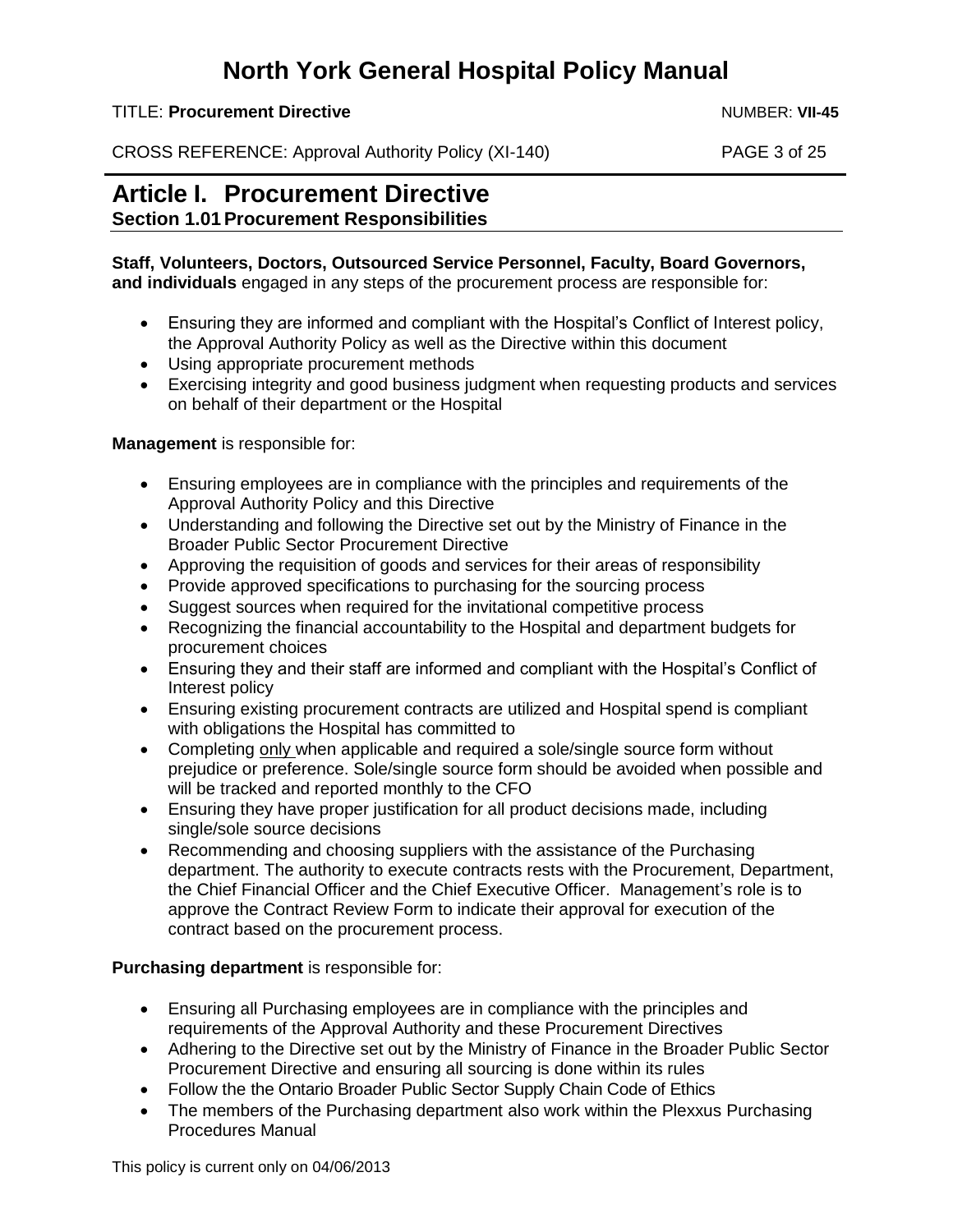#### TITLE: **Procurement Directive** Number 2004 Number 2004 Number 2004 Number 2004 Number 2004

CROSS REFERENCE: Approval Authority Policy (XI-140) PAGE 4 of 25

- Providing any assistance required by the Hospital and internal departments for goods and services needs
- Ensuring existing contracts are utilized and spend is compliant
- Recognizing opportunities for the Hospital to see financial benefits of strategic sourcing, as well as standardizing and simplifying practices
- Recommending sourcing as a means of ensuring the Hospital is using recommended procurement practices for fair market value of goods and services
- The Finance Department is also responsible to ensure Value for Money through following the above Directive related to invoices that are processed through accounts payable that are not on a contract.

## <span id="page-3-0"></span>**Section 1.02Procurement Scope**

### Purpose

To ensure that goods and services including construction, consulting services and information technology are acquired through a process that is fair, open, transparent, geographically neutral and accessible to qualified vendors.

To specify the responsibilities and accountabilities of North York General Hospital management, the Procurement and Finance Department and of individuals and hospital departments throughout each stage of the procurement process,

To contribute to a reduction in purchasing costs,

To ensure consistency in the management of procurement related processes and decisions. To ensure compliance with The Ontario Ministry of Finance Broader Public Sector Procurement Directive.

## Scope

The Chief Financial Officer is accountable for all procurement processes at North York General Hospital. The following elements describe the steps in the procurement process, and are sometimes referred to as *supply chain* activities:



Generally, within the Directive described in these procedures, individuals may initiate purchases covered by funds approved in their departmental or program budgets. Final approval of the purchase to commit and expend funds is documented in the Hospital's Approval Authority Policy.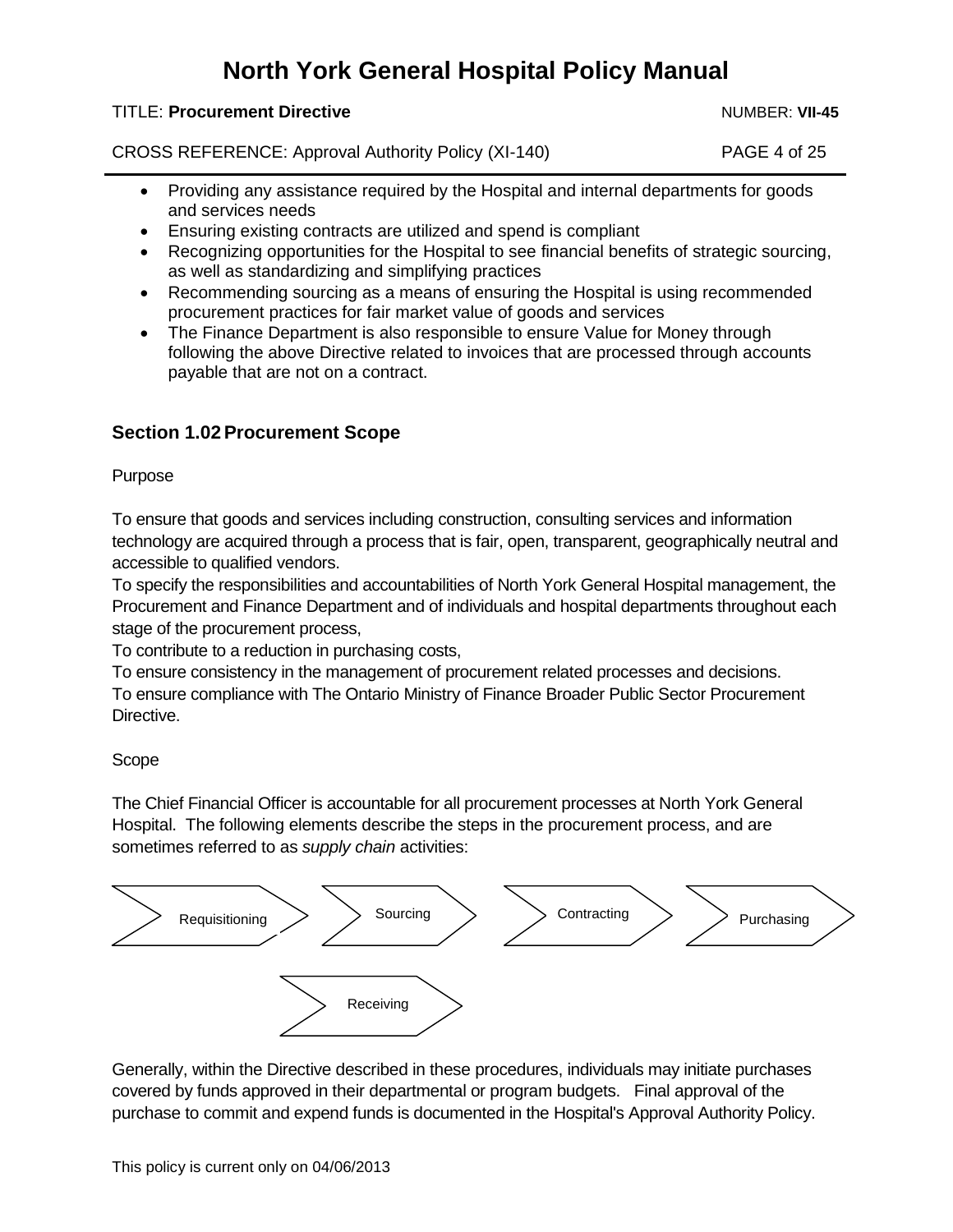TITLE: **Procurement Directive** Number 2004 Number 2004 Number 2014 Number 2014

CROSS REFERENCE: Approval Authority Policy (XI-140) PAGE 5 of 25

The Purchasing Department, under the management of Plexxus, will work with all Hospital departments to conform to good procurement practices by simplifying and standardizing, wherever possible, like requirements. The Purchasing Department in partnership with the Finance Department is also responsible to communicate all developments in the field of procurement.

The specific procurement steps are outlined in more detail in this manual, organized by order of supply chain activities as illustrated above. All hospital procurement is the responsibility of the Purchasing Department.

Pharmacy Services will manage all pharmaceutical procurement according to processes described in Section 1.04 (c ). Finance will periodically review documentation to ensure compliance.

The Hospital will endeavour to participate with other organizations in collaborative procurement initiatives where it is in the best interest of the Hospital to do so. The hospital also values sustainable supply chain practices and corporate social responsibility.



## <span id="page-4-0"></span>**Section 1.03 General Definitions**

## **Requisitioning**

This activity refers to a department's desire to fulfill the need for goods, services or capital items in a one-time or ongoing purchase requirement. Purchase requisitions may be either manual or electronic, provided that they are approved and are in compliance with these procedures and the Hospital's signing authority policies.

## Sourcing

This activity refers to vendor selection. It is the objective of the hospital to select the vendor who will provide the best value for money, in all procurement instances.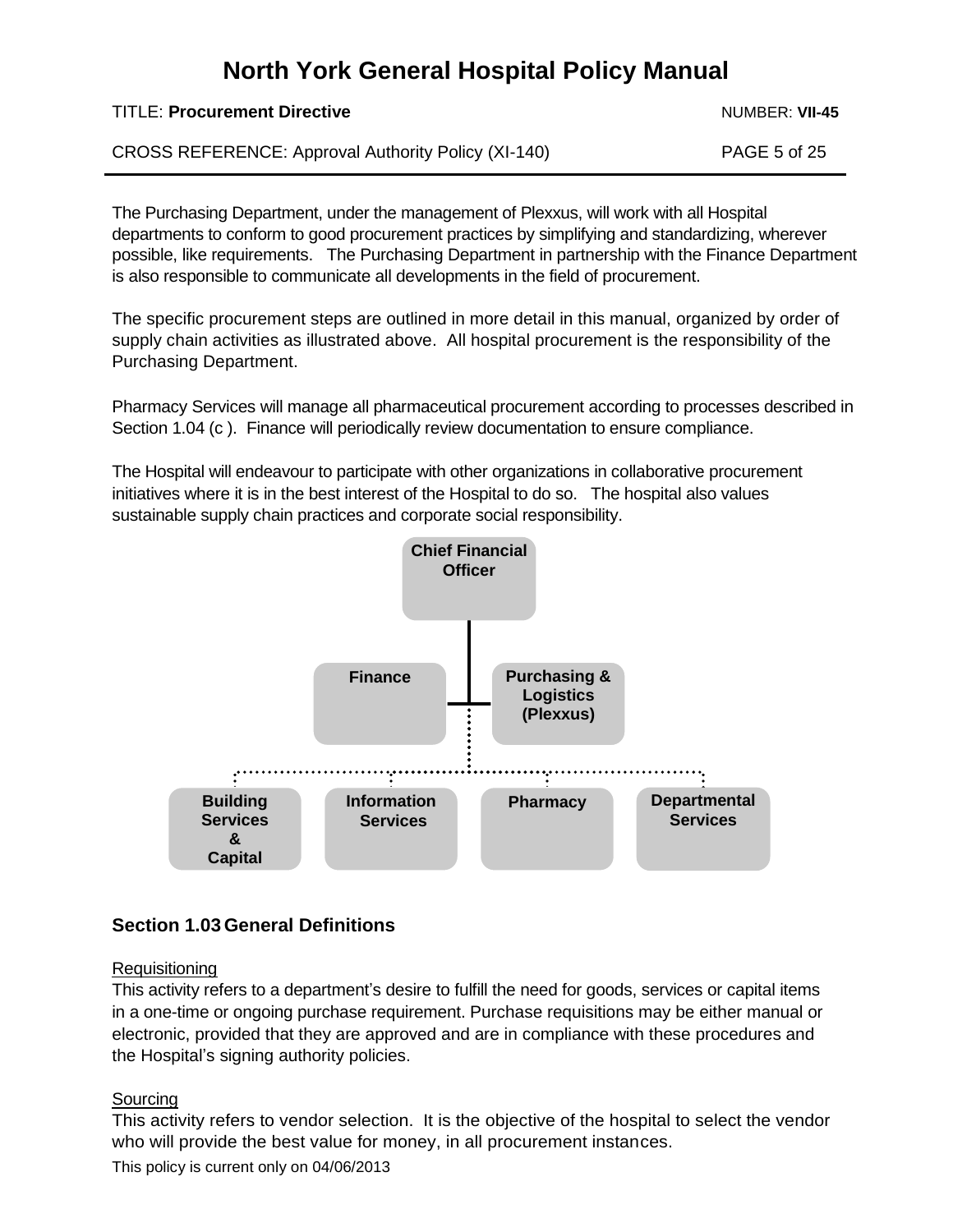TITLE: **Procurement Directive** Number 2004 Number 2004 Number 2014 Number 2014

CROSS REFERENCE: Approval Authority Policy (XI-140) PAGE 6 of 25

All hospital departments are expected to follow the hospital's Approval Authority Policy, as it pertains to vendor sourcing. Should the good or service being acquired meet the criteria laid out in the Approval Authority Policy and require an RFP (Request for Proposal), the department requesting the goods or services is to partner with the Purchasing department to execute the RFP. The Purchasing department has adopted the Plexxus Purchasing Procedures Manual and the hospital's Approval Authority Policy which are in compliance with the Broader Public Sector Procurement Directive.

At the conclusion of the vendor sourcing and the selection of the successful vendor, the Purchasing department must complete a New Vendor Form for any new vendors. The form signatories certify that the vendor selected has the capability to deliver the product or service, and the vendor is financially viable. A vendor form is required for new vendors before Finance will process any vendor payments. The Finance Department will be accountable for the Vendor Form Database and ensure it is complete, accurate and includes only those vendors who meet the criteria to do business with at North York General Hospital.

### **Contracting**

This activity refers to formalizing the agreed to terms of procurement identified during sourcing, in a legal document. All departments are to adhere to the hospital's Approval Authority Policy as it relates to contract authorization. All contracts must be maintained centrally in Purchasing, with a copy in the originating department.

## Purchasing

This activity refers to placing orders against a duly authorized Requisition. All departments are to adhere to the hospital's Approval Authority Policy as it relates to purchasing authorizations.

### Receiving

This process refers to acceptance of vendor products or services at a central location in the hospital as managed by the Logistics department, or delivery to an end user. In certain instances departments acknowledge acceptance (i.e. after hour deliveries, service) ensuring packing slips and service orders are forwarded to Logistics and Purchasing respectively.

## <span id="page-5-0"></span>**Section 1.04 Requisitioning**

A purchase requisition is required to initiate a goods or service requirement for a department, request for quotation (RFQ) or a RFP and must be based on a budget estimate. It must, at a minimum, contain the following:

- a. Accounting codes;
- b. Shipping address;
- c. Quantity required and unit of measure (i.e. case or each);
- d. A complete description of the goods and/or services required including complete technical specifications (as appropriate to the complexity of the Procurement event);
- e. Delivery date required;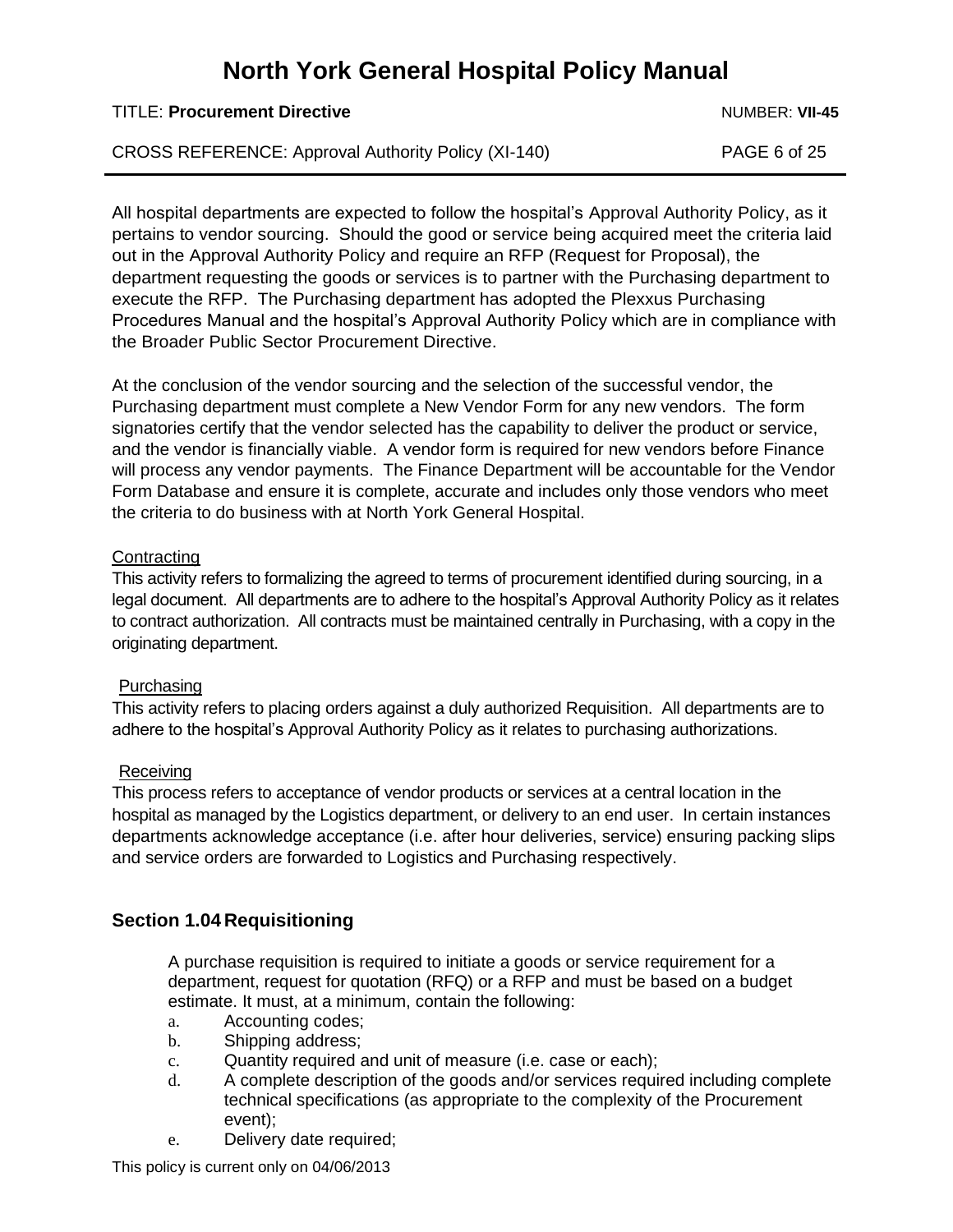### TITLE: **Procurement Directive** Number 2004 Number 2004 Number 2014 Number 2014

CROSS REFERENCE: Approval Authority Policy (XI-140) PAGE 7 of 25

- f. In the case of single/sole source transactions, the Purchase Requisition must be supported with a completed, signed and approved Single/Sole Source certification form.
- g. Budgeted amount.

### <span id="page-6-0"></span>**(a) Clinical Goods, Services and Capital Requisitions**

Procurement of all medical, surgical and diagnostic supplies, through the purchase or lease of goods or services, is managed by the Purchasing department. The Purchasing department also procures all hospital medical and non-medical equipment.

**Requisitioning** 

Individuals wishing to requisition any of the above goods or services are required to contact the appropriate department with a duly approved requisition to initiate the purchase as per Appendix A and B.

### <span id="page-6-1"></span>**(b) Information Technology and Services Requisitions**

All information technology acquisitions, through purchase or lease of goods or services, are managed by the Information Services Department to allow for standardization and ensure all products are within the IS Strategy

Items considered of an information technology nature, include the following:

- Personal Computers (PCs)
- Printers
- Computer software applications (standalone or strategic project related)
- Computer peripherals (e.g. mouse, memory stick, etc.)
- Smart phones, cell phones and pagers
- Annual software maintenance contracts
- Cabling and telecommunication
- Information Technology consulting contracts

### **Requisitioning**

Individuals wishing to requisition any of the above goods or services are required to contact the appropriate department with a duly approved requisition to initiate the purchase per the Requisition and Signing Authority chart attached as Appendix A.

### <span id="page-6-2"></span>**(c) Pharmaceutical Purchasing**

All pharmaceutical procurement, including special access, as well as investigational study medications, is managed by Pharmacy Services. Pharmaceuticals purchased and dispensed through the Inpatient Pharmacy incorporate acute and ambulatory services and include the following:

All medication and dosage forms, including total parental nutrition and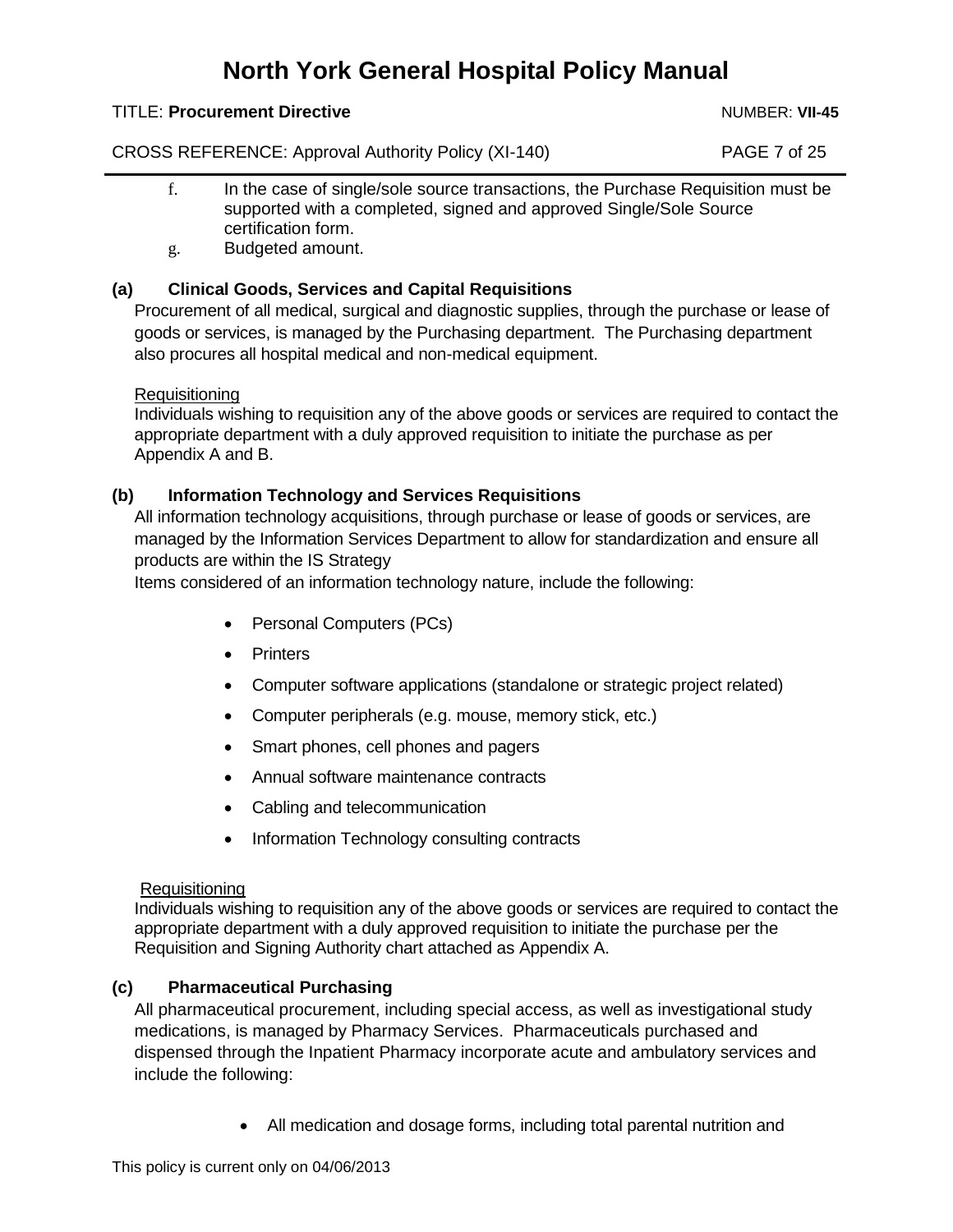#### TITLE: **Procurement Directive** Number 2004 Number 2004 Number 2014 Number 2014

CROSS REFERENCE: Approval Authority Policy (XI-140) PAGE 8 of 25

supporting therapies (e.g., multivitamin solution, trace elements)

- Anaesthetic gases
- Systemic Chemotherapies and biologicals,

#### **Purchasing**

Pharmacy Services will place all pharmaceutical orders directly with the vendors, without the assistance of Materials Management. All purchases will be either entered in the pharmacy access database, generating a pre-printed purchase order, or recorded manually by the Pharmacy Services department.

The hospital purchases the majority of pharmaceuticals through a Group Purchasing Organization (GPO) Health Pro. On an annual basis, the sourcing arrangements are reviewed by Pharmacy with the GPO and pharmaceutical providers to ensure that there will be available supply for the hospitals.

#### Group Purchasing Organizations

Purchases through the GPO satisfy the Broader Public Sector Procurement Directive requirements for competitive bidding. No additional vendor bids are required for purchases through this GPO. Pharmacy Services may also, from time to time, work with another GPO for the purpose of contracting and sourcing.

The GPO consolidates expenditures across its members and manages the procurement process. Upon the award of business, the GPO will provide a pricing agreement and the Pharmacy Services Department will facilitate the agreement between the Hospital(s) and the supplier who is awarded the business.

#### Sourcing

Background: Drug prices from pharmaceutical vendors are transparent in the electronic pharmaceutical wholesale distribution system and can be readily audited at anytime. Pharmacy Services determines drug selection based on GPO (the lowest available price) and/or therapeutically appropriateness in some cases.

Process: For pharmaceuticals, a single sourcing could be justified based on clinical experience. For example, for a particular drug there may be a generic and a brand medication, in which the brand may have documented and preferred clinical efficacy.

Pharmaceutical Back Orders occur when pharmaceutical suppliers are unable to provide product due to insufficient supply. Back orders affecting patient care are considered emergency situations and are exempt from the competitive process and will follow the Directive for non-competitive procurement.

### Controls & Documentation:

All pharmaceutical purchase orders and supporting documents are retained in the Pharmacy Access data base or historical manual records (prior to September 2009) and are retained indefinitely.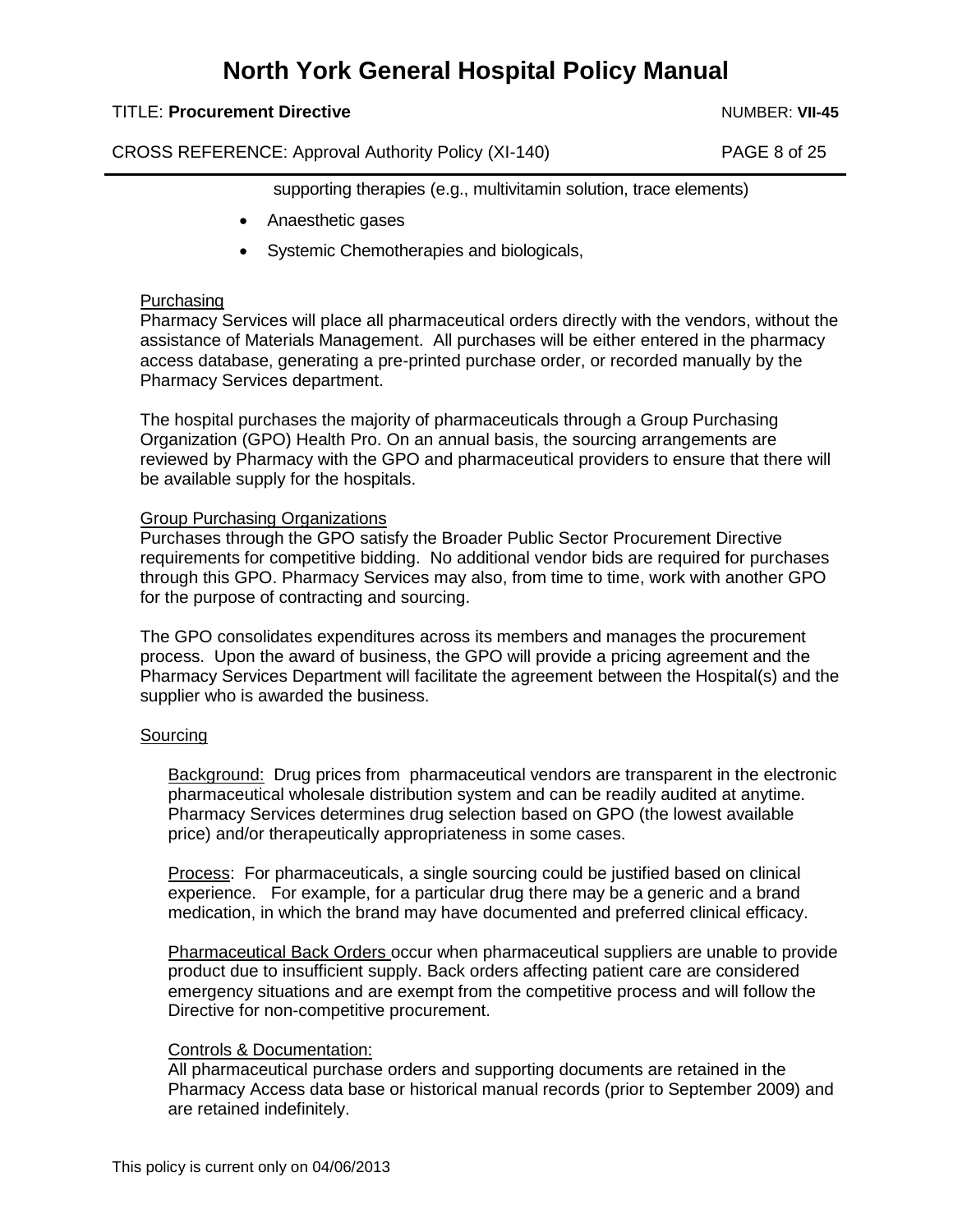#### TITLE: **Procurement Directive** Number 2004 Number 2004 Number 2014 Number 2014

CROSS REFERENCE: Approval Authority Policy (XI-140) PAGE 9 of 25

#### Receiving

All receiving will be handled directly by Pharmacy Services.

The responsibility of the department's compliance to this policy rests with the Pharmacy Services Department. The responsibility of Hospital Compliance to the Broader Public Sector Procurement Directive rests with Finance and Purchasing and Pharmacy will provide Finance and Purchasing access to periodically review the procedures and documentation.

### <span id="page-8-0"></span>**(d) Building Services and Capital Planning**

All building services purchases are managed by the Building Services Department. Items considered building services in nature, include the following:

- **.** Utilities
- Building maintenance supplies (electrical, plumbing etc.)
- Renovations and alterations
- Construction
- Property rentals or leases,

#### **Requisitioning**

Individuals wishing to requisition any of the above goods or services are required to contact the appropriate department with a duly approved requisition to initiate the purchase per the Requisition and Signing Authority chart attached as Appendix A.

### Sourcing

Where the Building Services and Capital Planning department performs the sourcing role, the department will maintain the sourcing documents in the P.O. file as required in this procedure. In all other cases, the Materials Management process will be followed, or the Prime Consultant will perform this role.

#### **Contracting**

Where a formal contract is created by Building Services and Capital Planning, the department is responsible for maintaining the documents as required in this procedure, and forwarding a copy of the contract to Finance.

The Building Services and Capital Planning department will place all P.O. orders through Materials Management for non-construction related activities. The performance to contract for construction related activities will be managed by the Prime Consultant or internally by the department. However, the accountability still rests with the Building Services Department.

### Receiving

Goods and services purchased by the Building Services and Capital Planning department may be receipted by Logistics department, or by the department depending on the nature of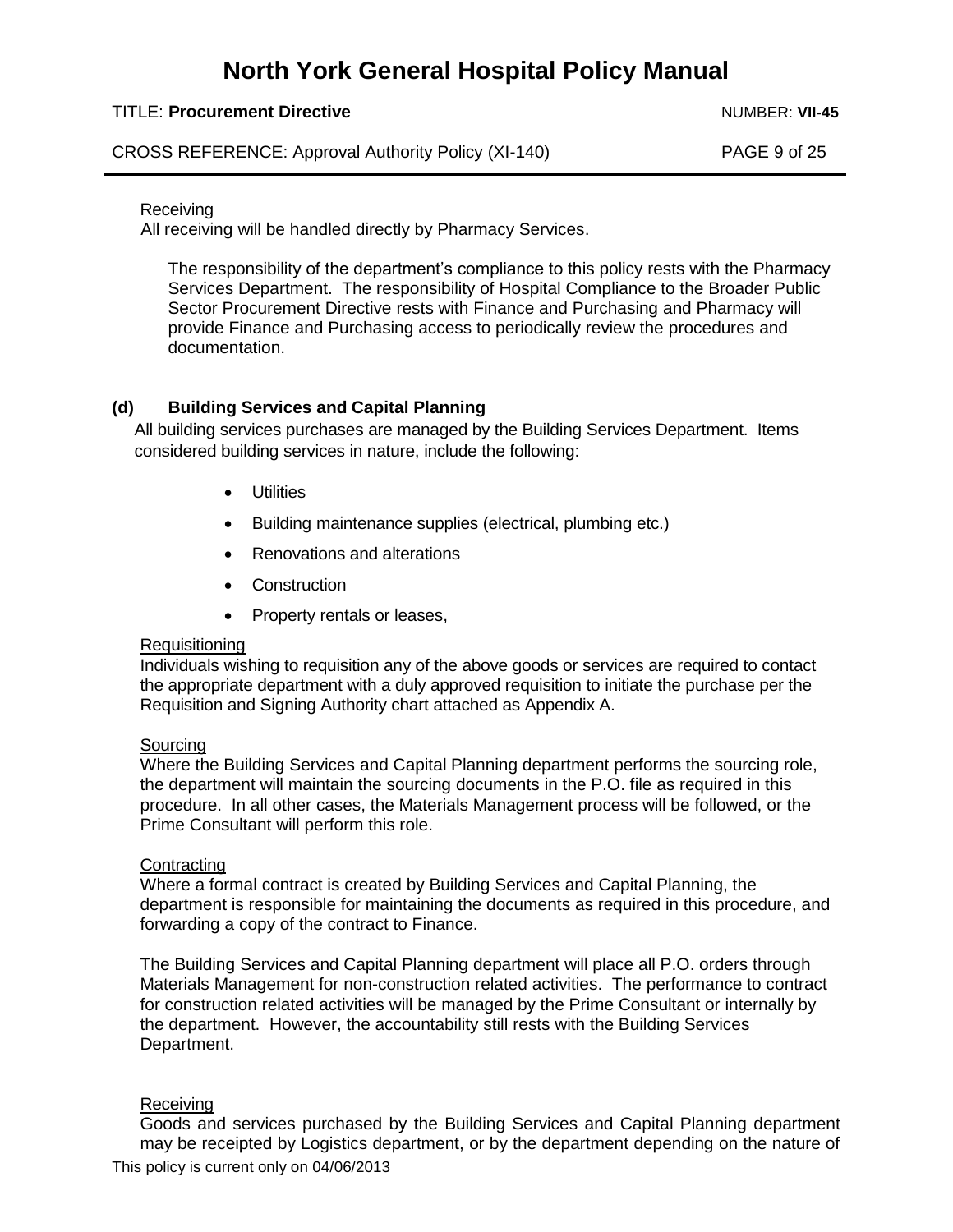TITLE: **Procurement Directive** Number 2004 Number 2004 Number 2014 Number 2014

CROSS REFERENCE: Approval Authority Policy (XI-140) PAGE 10 of 25

the goods and services. Direct shipment packing slips and service work orders are forwarded to Logistics and Purchasing respectively for processing.

The Prime Consultant will advise the Logistics department of compliance to contract for construction related projects. Compliance certificates will be maintained by the department and stored in Finance to support payments.

The responsibility of the department's compliance to this policy rests with the Building Services Department. The responsibility of Hospital Compliance to the Broader Public Sector Procurement Directive rests with Finance and Purchasing, and Building Services will provide Finance and Purchasing access to periodically review the procedures and documentation.

## <span id="page-9-0"></span>**Section 1.05Sourcing**

## <span id="page-9-1"></span>**(a) Goods, Non-Consulting Services and Construction**

This chart briefly outlines the quote requirements that may apply as related to the value of the purchase according to the Broader Public Sector Procurement Directive. Once a signed requisition has been given to the Purchasing department they will assist the department in the appropriate quote requirement for their sourcing needs. A more detailed description of the steps completed by the Purchasing department can be found in Article 2 Purchasing Procedures.

| <b>Total Procurement Value</b>                | <b>Means of Procurement</b>                                                                        | <b>Recommended</b><br><b>Requirement</b> |
|-----------------------------------------------|----------------------------------------------------------------------------------------------------|------------------------------------------|
|                                               |                                                                                                    | Recommended                              |
| \$0 up to \$1,000*                            | Purchase order or Visa<br>PCard                                                                    | Recommended                              |
| $$0 - $10,000$                                | Purchase order                                                                                     |                                          |
| \$10,000 up to but not<br>including \$100,000 | Invitational competitive<br>procurement (min of three<br>suppliers are invited to<br>submit a bid) | Required                                 |
| \$100,000 or more                             | Open competitive process                                                                           | Required                                 |
|                                               |                                                                                                    |                                          |

The amounts refer to the total value of the package / group / bundle of goods or services being purchased. It is not permitted to intentionally split a purchase into smaller units to avoid obtaining quotations, avoid using an approved supplier or to eliminate the requirement to go to RFP.

**\*Note**: For procurements of less than \$1,000 (and travel expenses in excess of \$1,000) staff are encouraged to procure goods and services through the use of a PCard.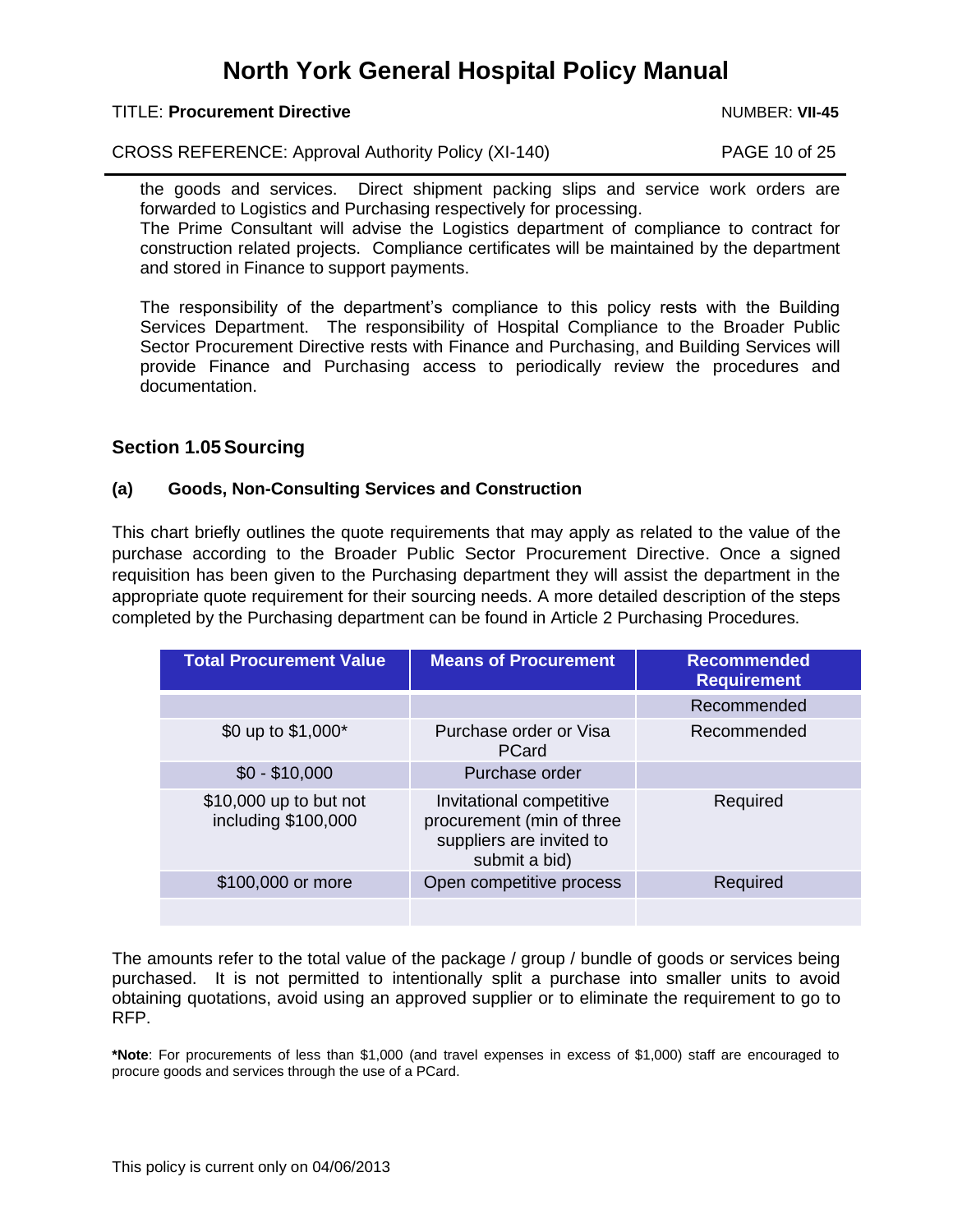#### TITLE: **Procurement Directive** Number 2004 Number 2004 Number 2014 Number 2014

CROSS REFERENCE: Approval Authority Policy (XI-140) PAGE 11 of 25

## <span id="page-10-0"></span>**(b) Consultant Use**

Prior to commencement, any procurement of consulting services must be approved in accordance with the Procurement Approval Authority Schedule for Consulting Services below.

| <b>Procurement</b><br><b>Method</b> | <b>Procurement Value</b>                   | <b>Approval Requirement</b>                                 |
|-------------------------------------|--------------------------------------------|-------------------------------------------------------------|
| Invitational<br>Competitive         | \$0 up to but not including<br>\$100,000   | Organization's AAS for goods<br>and non-consulting services |
| <b>Open Competitive</b>             | Any Value                                  | Organization's AAS for goods<br>and non-consulting services |
| Non Competitive                     | \$0 up to but not including<br>\$1,000,000 | President, CEO                                              |
|                                     | \$1,000,000                                | <b>Board of Directors</b>                                   |

### <span id="page-10-1"></span>**(c) General**

Must not reduce the overall value of the procurement to circumvent the Approval Authority Schedule as stated in (a) and (b).

Must competitively procure consulting services irrespective of value as per schedule (b).

### <span id="page-10-2"></span>**Section 1.06 Contracting**

Following the procurement process, a signed written contract must be established.

The agreement between the Hospital and the successful supplier must be defined formally in a signed written contract before the provision of the goods, services or construction commences. The contract specialist, in consultation with the end users, must consider, as appropriate, the use of contract clauses that permit cancellation or termination at critical project life-cycle stages. All contracts must have an approved Contract Signing Authorities cover page attached as Appendix C. The Procurement Department will involve legal review if required. The cover page confirms that the contract meets the department requirements.

When executing the contract or Purchase Order, the designated Hospital's signatures follow the approval levels within the Purchasing department.

- **Contract Specialist or Buyer - < \$20,000 contract total**
- **Purchasing Manager - < \$500,000 contract total**
- **Chief Financial Officer and Chief Executive Officer - \$500,001 – \$2,500,000**
- **Board of Governors - >\$2,500,000**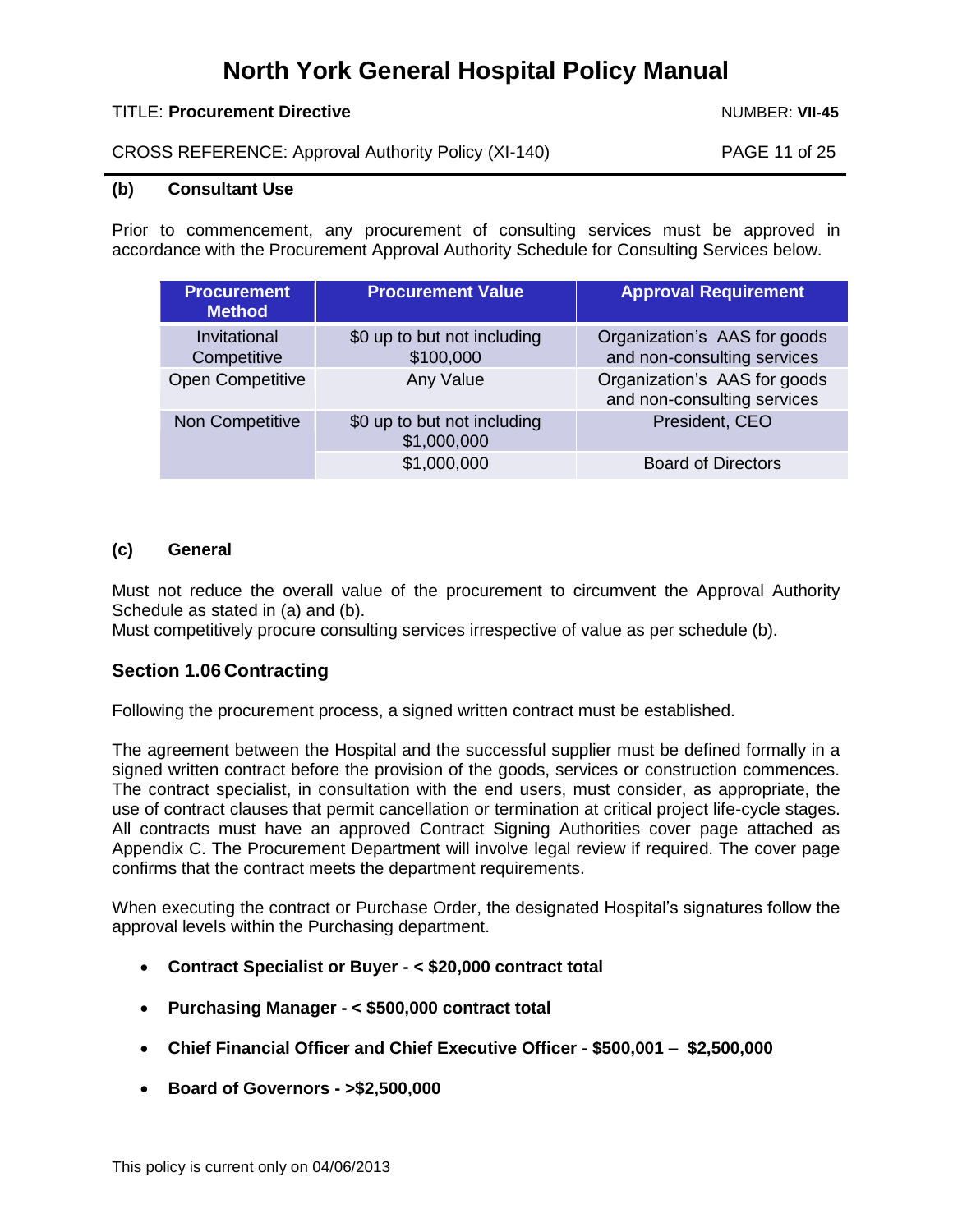#### TITLE: **Procurement Directive** Number 2004 Number 2004 Number 2014 Number 2014

CROSS REFERENCE: Approval Authority Policy (XI-140) PAGE 12 of 25

#### <span id="page-11-0"></span>**(a) Contract Management**

Procurements and the resulting contracts must be managed responsibly and effectively.

Payments must be made in accordance with provisions of the contract. All invoices must contain detailed information sufficient to warrant payment. Any overpayments must be recovered in a timely manner.

Contracts are to be stored electronically in the Ariba system with hard copies stored with Purchasing and assignments properly documented.

Supplier performance must be managed and documented, and any performance issues must be addressed. If the Buyer cannot address performance issues it must be escalated to the Purchasing manager to take appropriate action.

To manage disputes with suppliers throughout the life of the contract, the contract specialist should include a dispute resolution process in their contracts.

For services, the contract specialist must:

- Establish clear terms of reference for the assignment. The terms should include objectives, background, scope, constraints, staff responsibilities, tangible deliverables, timing, progress reporting, approval requirements, and knowledge transfer requirements.
- Establish expense claim and reimbursement rules compliant with the Broader Public Sector Expenses Directive<sub>1</sub> and ensure all expenses are claimed and reimbursed in accordance with these rules.
- Ensure that expenses are claimed and reimbursed only where the contract explicitly provides for reimbursement of expenses.

### <span id="page-11-1"></span>**(b) Consultant Use**

Key Definitions on Consultant use:

"Consultant" means a person or entity that under an agreement, other than an employment agreement, provides expert or strategic advice and related services for consideration and decision-making.

"Consulting Services" means the provision of expertise or strategic advice that is presented for consideration and decision-making.

The hospital must ensure that selection and engagement of consultants follows a fair, competitive and transparent process and that the use of consultants achieves value for money.

- 1. A consultant assignment needs to be well defined and properly justified before deciding to use a consultant.
- 2. CEO or SLT approval in writing (email is adequate) is required before proceeding with the selection and engagement of a consultant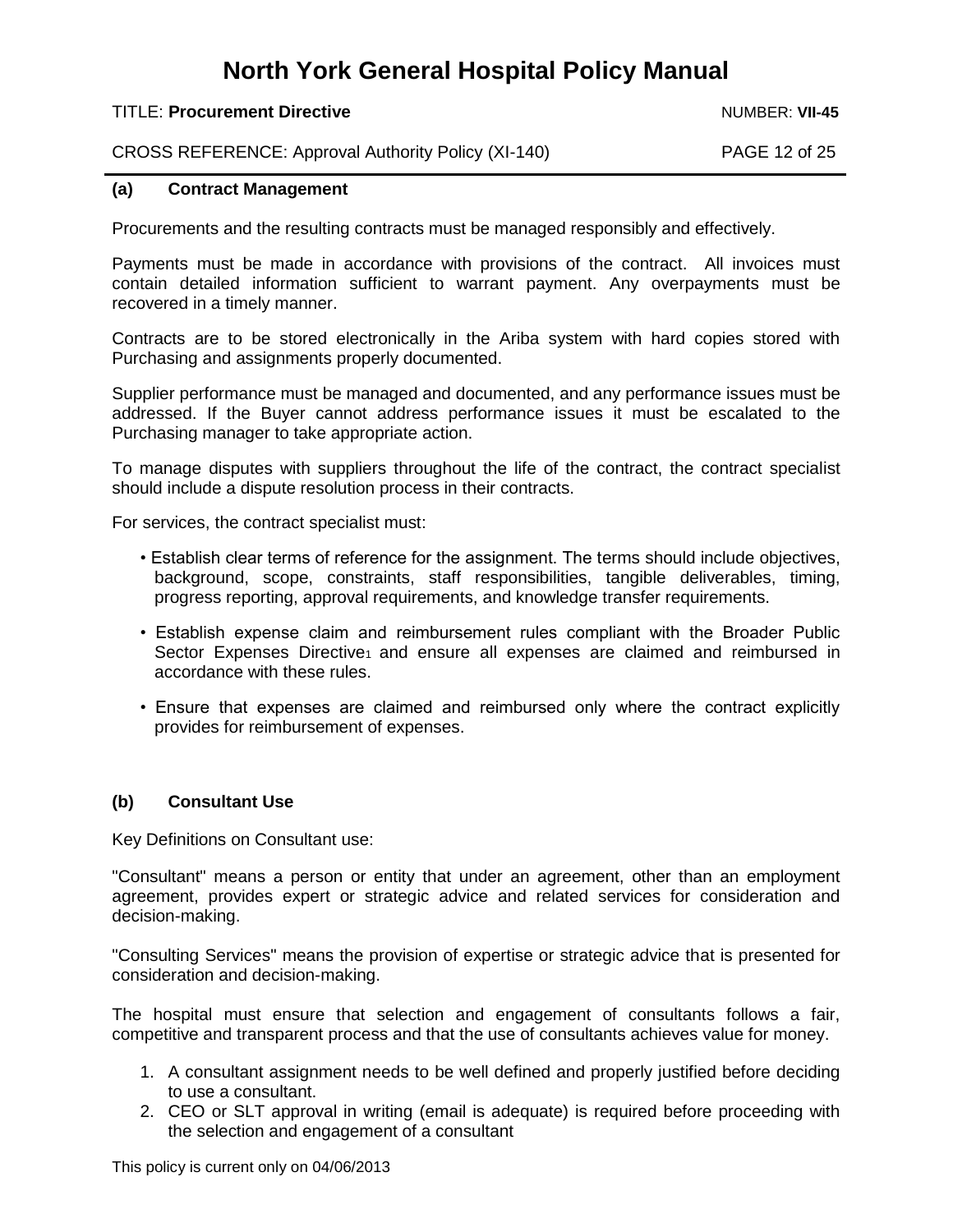#### TITLE: **Procurement Directive** Number 2004 Number 2004 Number 2014 Number 2014

CROSS REFERENCE: Approval Authority Policy (XI-140) PAGE 13 of 25

- 3. Sole sourcing is discouraged. However, if there is a need to sole-source, CEO and/or Board Approval approval in writing is required.
- 4. The Broader Public Sector Procurement Directive must be followed in the selection and engagement process of a consultant.
- 5. Formal, signed written contracts are to be in place before the work begins. Follow on contracts must be awarded using a separate competitive process; if not, the justification for not doing so is to be properly documented and approved as per the process for single and sole source.
- 6. A consultant contract must clearly state required deliverables, timelines, fees, what expenses will be reimbursed by the hospital, terms for any contract extensions and follow-up work in addition to other contractual requirements.
- 7. The person responsible for managing the work of a consultant must ensure that appropriate controls are in place to monitor the work of the consultant, that payments are made in accordance with required deliverables and that all consultant expense claims are within the terms of the contract and have supporting documentation.
- 8. To ensure that all documents will be located in a central location that is accessible for audit purposes, all documents relating to the selection and engagement of consultants as well as the written approval that is obtained prior to proceeding with the use of a consultant will be kept in the consultant vendor file in Purchasing. These files need to be retained for 7 years.
- 9. All consultant engagements must be procured through a purchase order with the terms and conditions which is stated in the contract. Payments to be tied to specified deliverables with fixed ceiling price as per the contract.
- 10. Accounts Payable will not make any payments to a consultant until full documentation is provided, usually with the first invoice from the consultant.
- 11. Purchasing and Finance will report on the use of consultants to the CFO for presentation to the board on a quarterly basis.
- 12. In addition there will be a requirement in the future for BPS organizations to publish use of consultants on a publicly accessible website.

### <span id="page-12-0"></span>**(c) Single and Sole Sourcing-Lack of ability to comply with a Competitive Process**

This section covers non-competitive purchasing when the Hospital goes directly to one supplier to meet the requirements of the procurement. There are two main types of direct awards:

- a. **Single Sourcing** is the use of a non-competitive procurement process to acquire goods, services or construction from a specific supplier even though there may be more than one supplier capable of delivering the same goods, services or construction.
- b. **Sole Sourcing** means the use of a non-competitive procurement process to acquire goods or services where there is only one available supplier for the source of the goods or service.

Organizations may utilize non-competitive procurement only in situations outlined in the exemption, exception or non-application clauses of the Agreement on International Trade (AIT) or other trade agreements.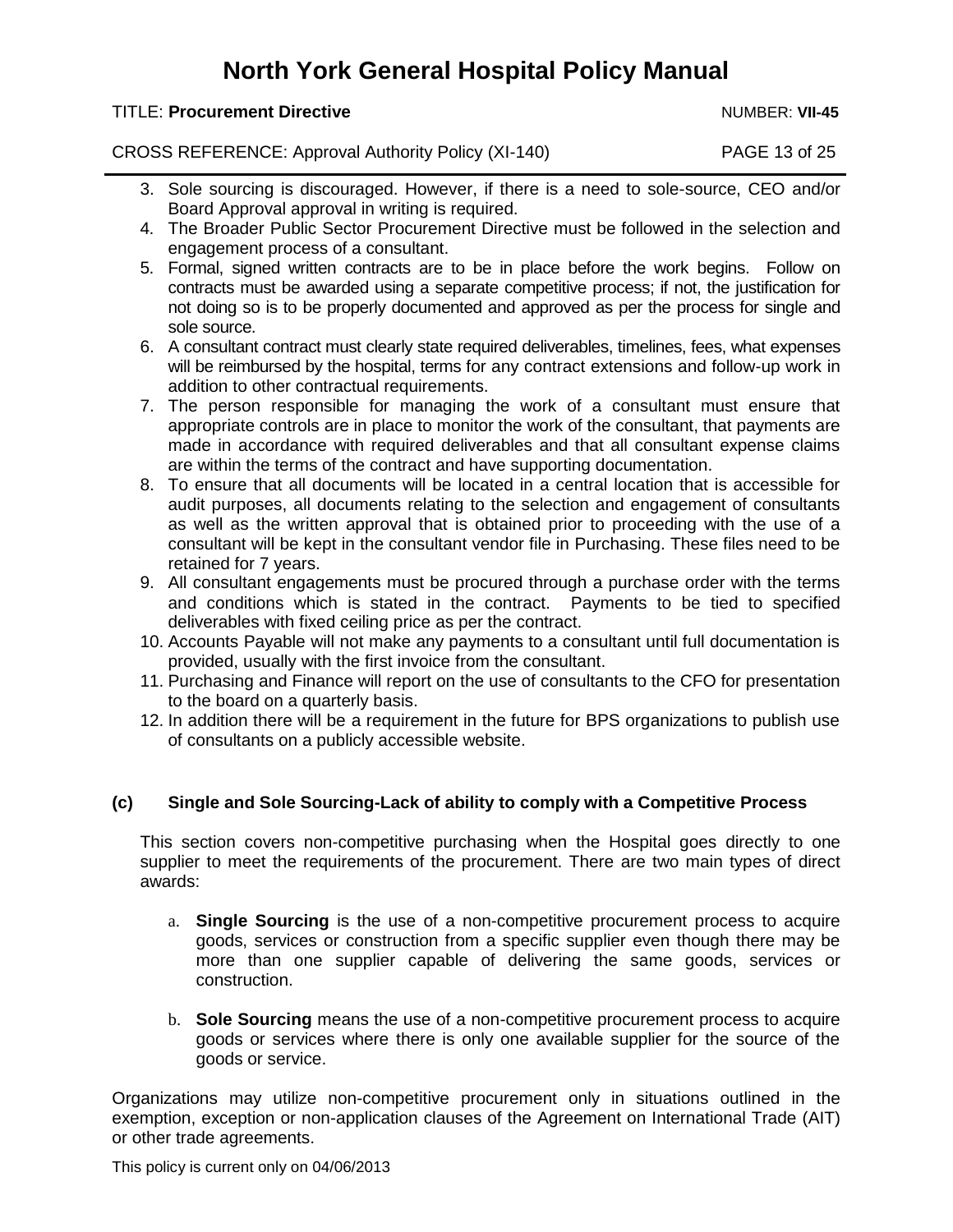#### TITLE: **Procurement Directive** Number 2004 Number 2004 Number 2014 Number 2014

CROSS REFERENCE: Approval Authority Policy (XI-140) PAGE 14 of 25

A copy of the agreement could be found at:

[http://www.ic.gc.ca/eic/site/ait-aci.nsf/eng/h\\_il00034.html](http://www.ic.gc.ca/eic/site/ait-aci.nsf/eng/h_il00034.html)

Non-competitive procurement approvals and supporting documentation required. The Purchasing department will be able to assist the Hospital in determining whether the sourcing event meets Single/Sole Source criteria and will have the end-user department complete the Single/Sole Source form attached as Appendix B. The end user department is accountable for providing the justification for the single or sole purchase. Sole Sourcing will require the following signature approval levels as per the NYGH Signing Authorities Policy.

### <span id="page-13-0"></span>**Section 1.07 Purchasing**

Purchase orders are generated in the Materials Management system by the purchasing staff from a duly authorized purchase requisition. Copies are sent to the supplier either electronically (EDI) or by fax.

## <span id="page-13-1"></span>**Section 1.08 Receiving**

The receiving process is done by the Logistics department for all goods delivered to the Hospital main receiving area while service purchase orders are received through Purchasing following the receipt of work order documentation. Any exceptions, such as Pharmacy, Building Services or Service contracts, have a process that is deemed acceptable to the required segregation of duties. All purchase orders must be received through the Materials Management system in order to process payment.

The following receiving documents are required to be retained by materials management for goods, or the department receiving services directly in a receiving file to evidence receipt of goods or services:

- Packing slip for goods; or
- Email from individual acknowledging receipt of service.

## <span id="page-13-2"></span>**Article II. Purchasing Procedures**

These procedures outline the processes, roles and responsibilities of the Purchasing department that support and enable the objectives of the Hospital Procurement Policy. They also ensure compliance to the Broader Public Sector (BPS) Supply Chain Procurement Directive mandatory requirements.

## <span id="page-13-3"></span>**Section 2.01 Procurement Conflict of Interest Policy**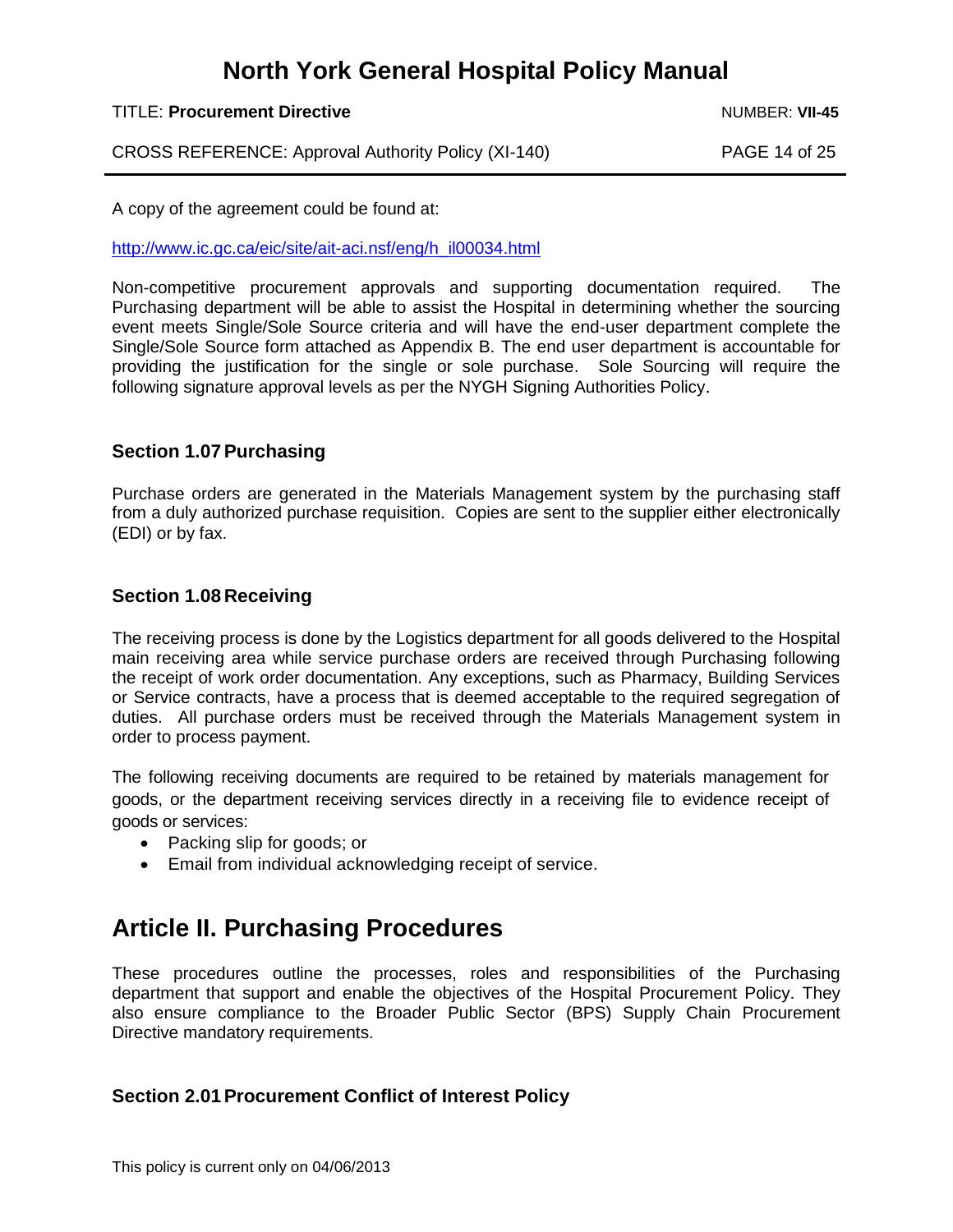#### TITLE: **Procurement Directive** Number 2004 Number 2004 Number 2014 Number 2014

CROSS REFERENCE: Approval Authority Policy (XI-140) PAGE 15 of 25

North York General Hospital requires that all individuals associated with the Hospital conduct themselves with personal integrity, ethics, honesty and diligence in performing their duties for the organization. North York General Hospital Code of Conduct/Conflict of Interest Policy VII-15 provides clear guidance regarding the Hospital's expectations in this matter and applies to employees, contractors, consultants, vendors, physicians, students, volunteers, Board members and others carrying out business on behalf of the Hospital, regardless of where that business might be conducted.

### **Procurement Business Ethics**

North York General Hospital will acquire its external material and service requirements consistent with internal procurement policies, applicable laws and regulatory bodies. Employees and medical staff shall not participate, either directly or indirectly, in any transaction for their personal benefit that utilizes any confidential information obtained from their position or responsibilities.

### **Conflict of Interest - Definition**

A conflict of interest occurs when a person preparing specifications, selecting or negotiating for goods or services has a perceived personal interest in the outcome of the acquisition process.

## <span id="page-14-0"></span>**Section 2.02Procurement Code of Ethics**

North York General Hospital is committed to conducting its business affairs in a socially responsible and ethical manner. All North York General Hospital employees shall maintain and practice the highest standards of business ethics, professional competence and courtesy when dealing with Hospital suppliers.

To this end, NYGH wishes to adopt the Ontario Broader Public Sector Supply Chain Code of Ethics as follows:

### **I. Personal Integrity and Professionalism**

All individuals involved with purchasing or other supply chain-related activities must act, and be seen to act, with integrity and professionalism. Honesty, care and due diligence must be integral to all supply chain activities within and between BPS (Broader Public Sector) organizations, suppliers and other stakeholders. Respect must be demonstrated for each other and for the environment. Confidential information must be safeguarded. All participants must not engage in any activity that may create, or appear to create, a conflict of interest, such as accepting gifts or favours, providing preferential treatment, or publicly endorsing suppliers or products.

### **II. Accountability and Transparency**

Supply chain activities must be open and accountable. In particular, contracting and purchasing activities must be fair, transparent and conducted with a view to obtaining the best value for public money. All participants must ensure that public sector resources are used in a responsible, efficient and effective manner.

## **III. Compliance and Continuous Improvement**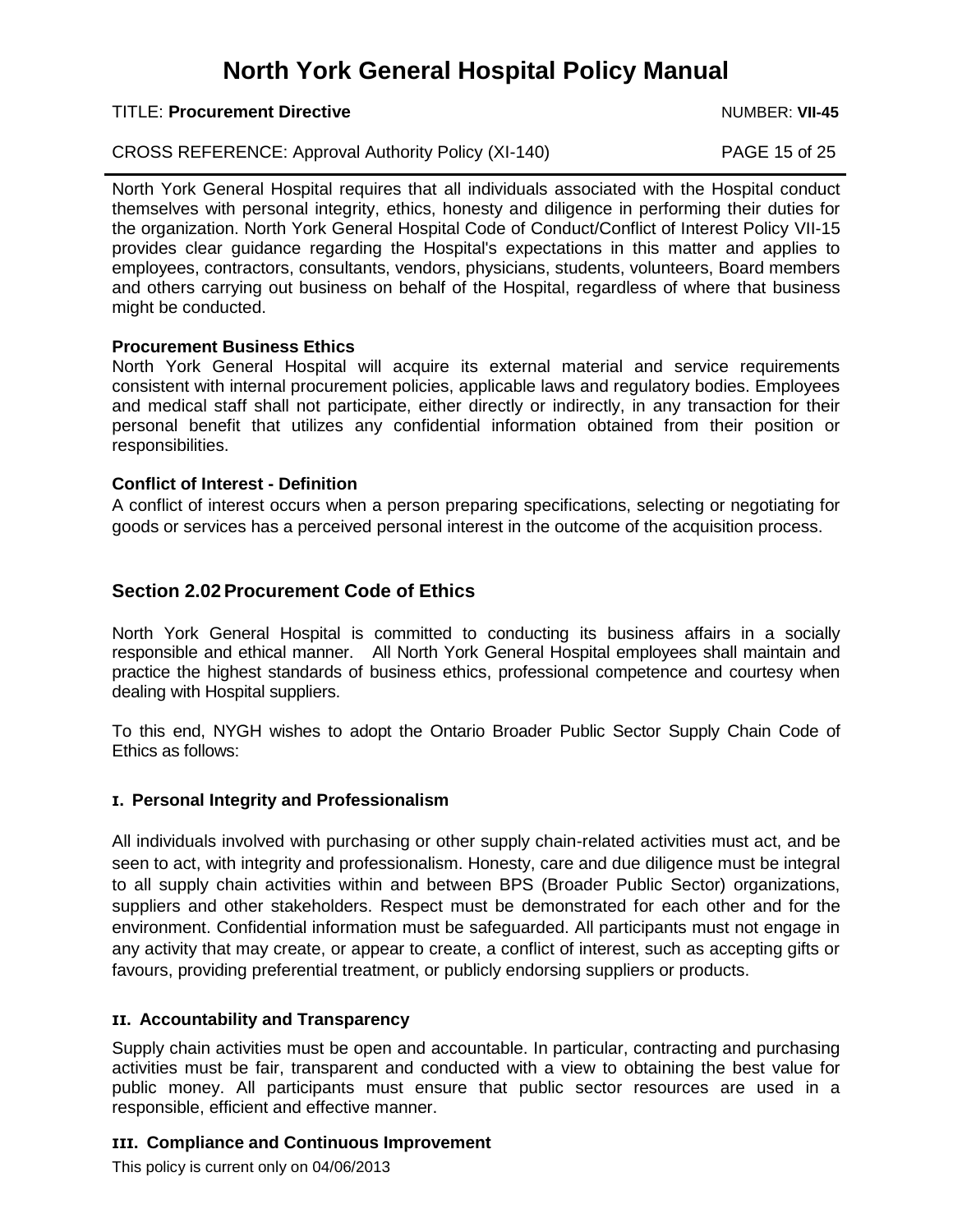TITLE: **Procurement Directive** Number 2004 Number 2004 Number 2014

CROSS REFERENCE: Approval Authority Policy (XI-140) PAGE 16 of 25

All individuals involved in purchasing or other supply chain-related activities must comply with this Code of Ethics and the laws of Canada and Ontario. All individuals should continuously work to improve supply chain policies and procedures, to improve their supply chain knowledge and skill levels, and to share leading practices.

## <span id="page-15-0"></span>**Section 2.03Procurement Roles and Responsibilities**

The appropriate Purchasing employee will:

- Review all Requisitions
- Create and review all RFP's with the end-user Hospital department
- Create and review RFQ's as required
- Create and review all evaluation criteria established in any competitive document prior to its release to market.
- Review and approve for execution all contract documents, including amendments, prior to routing to any Hospital for formal execution
- Create and review all Executive Summaries prior to routing to any Hospital for formal execution
- Create and review all purchase orders in accordance with the Hospitals signing policies
- Approve specifications which result in a sole or single source purchase.

## <span id="page-15-1"></span>**Section 2.04 Competitive Procurement**

## <span id="page-15-2"></span>**(a) REQUEST FOR SUPPLIER QUALIFICATIONS (RFSQ)**

The purpose of an RFSQ is to gather information on supplier capabilities and qualifications, with the intention of creating a list of pre-qualified suppliers. An RFSQ may be used either to identify qualified candidates in advance of expected future competitions or to short list qualified vendors. The RFSQ on its own does not meet the requirements of a competitive process.

## <span id="page-15-3"></span>**(b) REQUEST FOR INFORMATION (RFI)**

The purpose of an RFI is to gather general supplier, product and/or service information. This mechanism may be used when the purchaser is researching a contemplated procurement and has not yet determined what characteristics the ideal solution would need. The RFI on its own does not meet the requirements of a competitive process.

## <span id="page-15-4"></span>**(c) REQUEST FOR PROPOSAL (RFP)**

The purpose of this document is to request suppliers to supply solutions for the delivery of complex goods, services or construction or to provide alternative options or solutions. It is a process that uses predefined evaluation criteria in which price is not the only factor. A minimum response time is required for procurements valued at \$100,000 or more. For high complexity, risk and/or dollar value the Purchasing May request a response time of 30 days.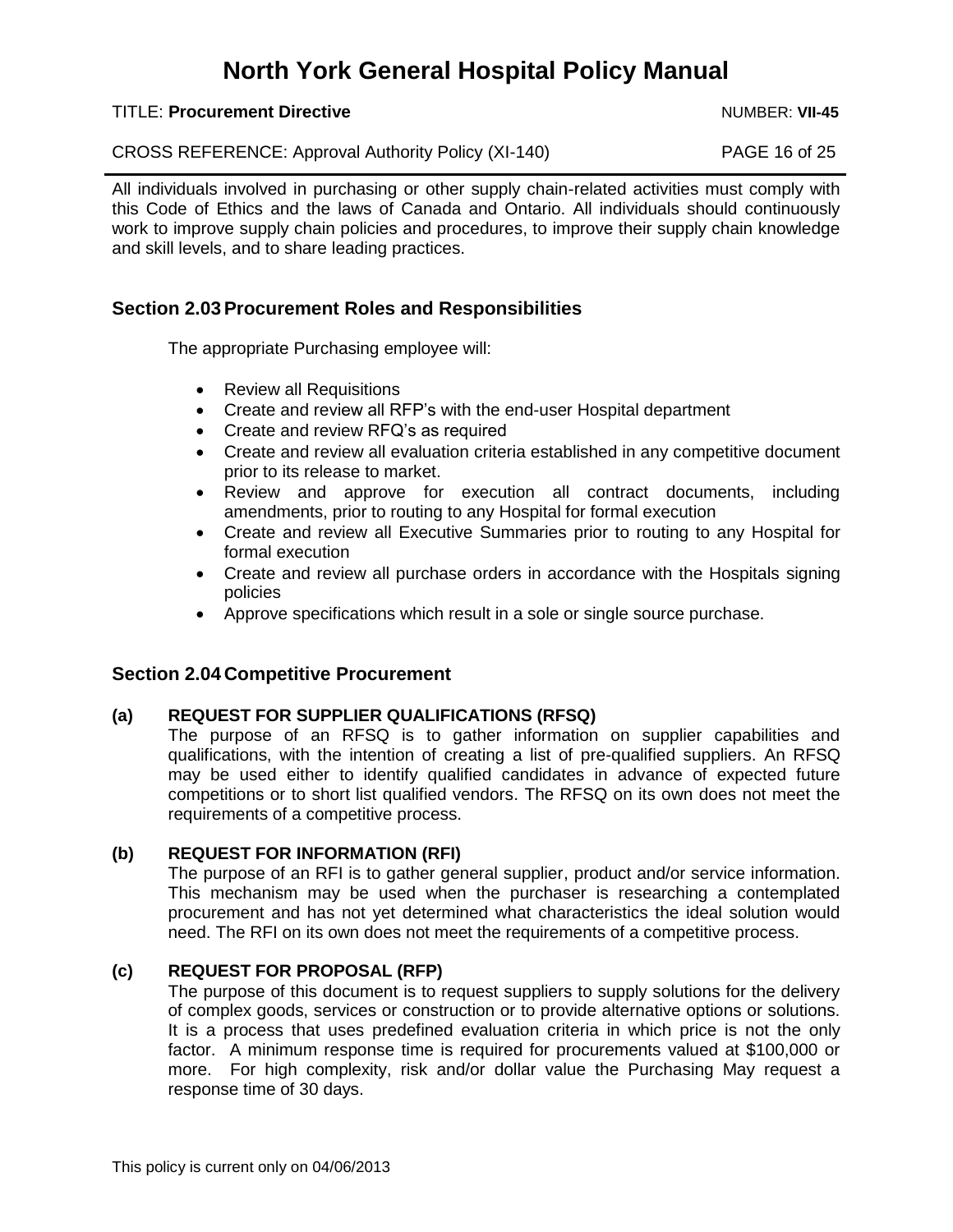TITLE: **Procurement Directive** Number 2004 Number 2004 Number 2014 Number 2014

CROSS REFERENCE: Approval Authority Policy (XI-140) PAGE 17 of 25

#### <span id="page-16-0"></span>**(d) REQUEST FOR TENDER (RFT)**

The purpose of this document is to request suppliers' bids to supply goods or services based on stated delivery requirements, performance specifications, terms and conditions. An RFT usually focuses the evaluation criteria predominantly on price and delivery requirements.

### <span id="page-16-1"></span>**Section 2.05Sourcing Specification Requirements**

The following requirements should be adhered to in the preparation of the specifications:

- a. **Nature – Specifications** should be detailed and not brand-specific. Suppliers should be able to provide alternatives if an equal or better-proven product or method is available.
- b. **Resulting sole or single source purchase** –Approval of specifications which result in a sole or single source purchase will be at the discretion of the appropriate end-user management, in consultation with Purchasing department as required.
- c. **Suppliers who consult in the development of specifications -** A supplier, who is paid to provide assistance in the development of specifications, is unable to submit a proposal or a response for which those specifications apply.
- d. **Ownership of Specifications** Notwithstanding any assistance in the preparation of the specifications by a consultant, it is intended, subject to the contractual arrangements made, that the specifications will be and remain the property of Plexxus or its Hospitals, as applicable.

## <span id="page-16-2"></span>**Section 2.06 Sourcing Document Requirements**

The following documents are required to be retained in the PO file when not ordering against an existing contract:

#### **Quotes for procurement ≤\$10,000**

- a) Approved requisition; and
- a) Written agreement or purchase order; and

#### **Written Quotations for procurement \$10,000 to \$100,000**

- a) Approved requisition;
- b) Written agreement or purchase order; and
- c) Evidence of at least three written quotations; or
- d) Sole/Single Source form if utilized.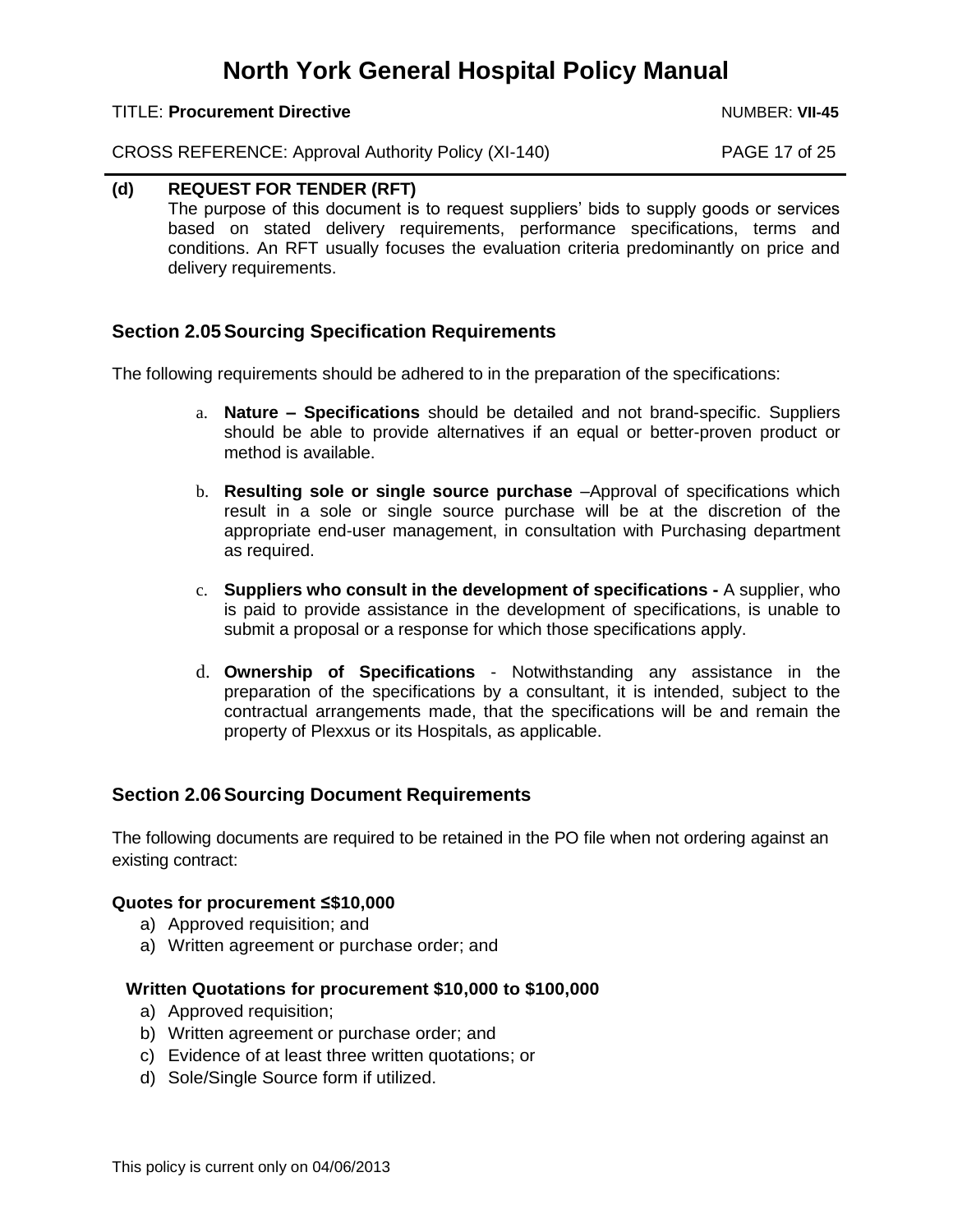#### TITLE: **Procurement Directive** Number 2004 Number 2004 Number 2014 Number 2014

CROSS REFERENCE: Approval Authority Policy (XI-140) PAGE 18 of 25

#### **Public RFP for procurement ≥ \$100,000***:*

- a) A copy of the RFP or RFQ;
- b) Evaluation template, all individual scores, the combined evaluation score, notes, etc.;
- c) Copies of all bid responses;
- d) Originals of all signed Conflict of Interest Declaration forms from evaluation team members;
- e) Copy of the Tax Compliance Declaration, and the Revenue Office Tax Compliance Verification;
- f) Copies of award letters/letters of intent/posted announcements;
- g) Working copy of the executed agreement (original to be retained in central contract repository);
- h) Copies of any documentation relating to issues that arose during the competitive process (e.g. late bid receipt);
- i) Copies of all debriefing offerings, presentations, meeting notes, supplier details, supplier management etc.;
- j) Risk assessment analysis and security screening requirements, as applicable;
- k) All documentation pertaining to supplier disputes, negotiations, notice letters, settlements etc;
- l) Mandatory documents such as insurance documentation, medical device licenses, WSIB certificates etc.; and
- m) Purchase Order, as applicable; or
- n) Sole source form if utilized.

For reporting and auditing purposes, all procurement documentation, as well as any other pertinent information must be retained in a recoverable form for a period of seven years.

NYGH has a written policy for handling, storing and maintaining the suppliers' confidential and commercially sensitive information found in Privacy & Data Protection (V-25) and Record Retention and Destruction (V-50).

### <span id="page-17-0"></span>**Section 2.07 Purchasing Department Procedures**

The members of the Purchasing department, as managed by Plexxus, also work within the Plexxus Purchasing Procedures Manual which outlines in detail the Broader Public Sector Directive for sourcing events. A summary chart of requirements is attached as Appendix D.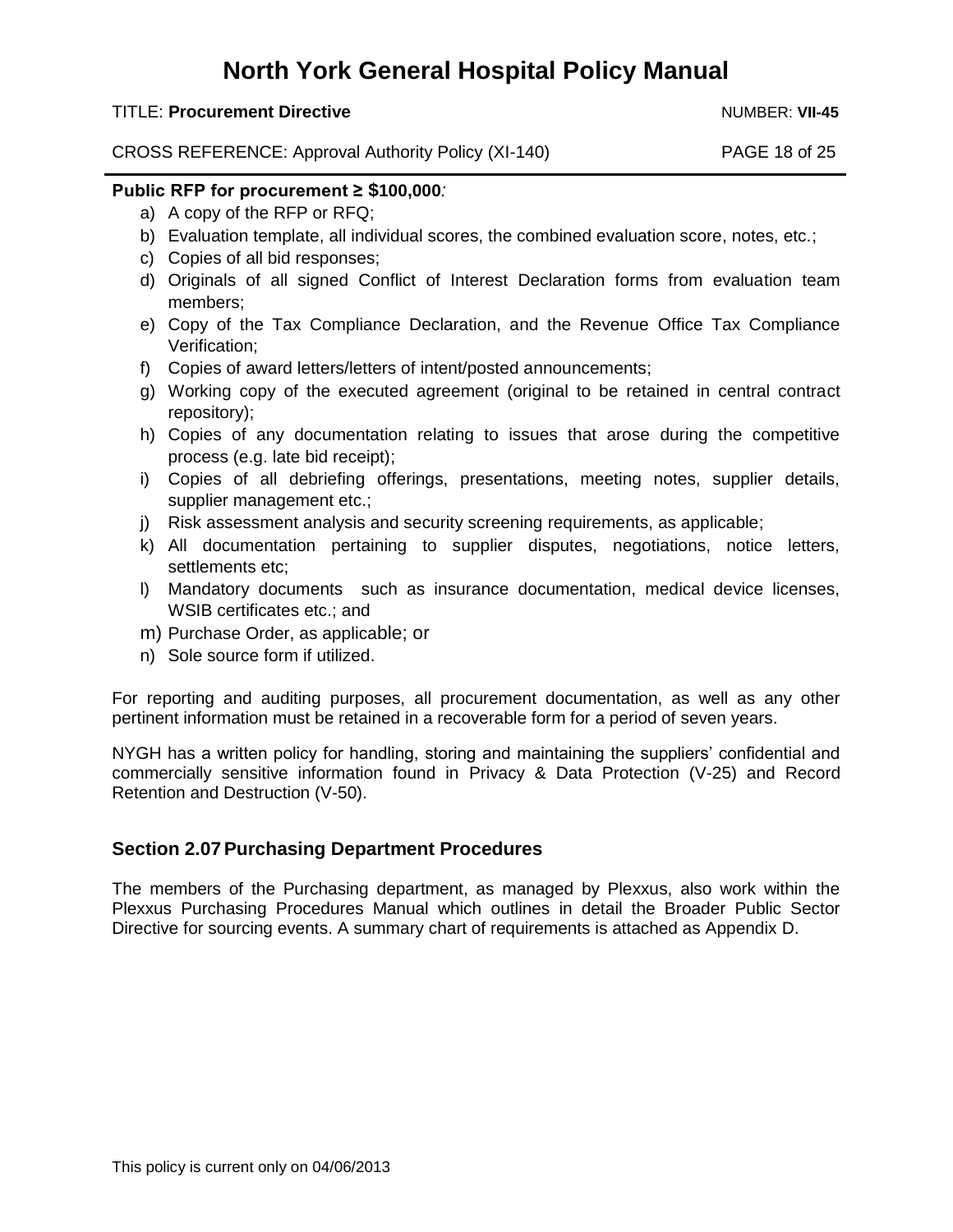#### TITLE: **Procurement Directive** Number 2008 2014 12:00 NUMBER: **VII-45**

CROSS REFERENCE: Approval Authority Policy (XI-140) ORIGINATOR: Materials Management ORIGINAL DATE APPROVED: June 2010 APPROVED BY*:* Senior Leadership Team DATE REVIEWED/REVISED: January 2013

DATE OF IMPLEMENTATION: July 2010

PAGE 19 OF 25

### <span id="page-18-0"></span>**APPENDIX A - NYGH SIGNING AUTHORITIES**

| ORGANIZATIONAL AUTHORITY                                             | <b>Article #</b> | <b>Board</b>             | <b>CEO</b>     | <b>VP/Chief</b> | <b>DIR</b>     | <b>MGR</b>               |  |  |
|----------------------------------------------------------------------|------------------|--------------------------|----------------|-----------------|----------------|--------------------------|--|--|
| 4.0 Operating Plan & Investment Projects                             |                  |                          |                |                 |                |                          |  |  |
| <b>Operating Plan</b>                                                | 4.01             | > <b>UAB</b>             | R <sub>1</sub> | R <sub>1</sub>  | R <sub>1</sub> | R <sub>1</sub>           |  |  |
| <b>Investment Decisions (Approved</b><br>Capital/Operating Projects) | 4.02             | > \$2.5 M                | $<$ \$2.5 M    | $$1 \text{ M}$  | <50K           |                          |  |  |
| Operating Plan Variance to Budget                                    | 4.03             | > <b>UAB</b>             | R <sub>1</sub> | R <sub>1</sub>  | R <sub>1</sub> | R <sub>1</sub>           |  |  |
| <b>5.0 Human Resources</b>                                           |                  |                          |                |                 |                |                          |  |  |
| <b>Routine HR Decisions</b>                                          | 5.02             | $\overline{\phantom{a}}$ | R <sub>1</sub> | R <sub>1</sub>  | R <sub>1</sub> | R <sub>1</sub>           |  |  |
| Approval of Staff Hours Worked                                       | 5.03             |                          | R <sub>1</sub> | R <sub>1</sub>  | R <sub>1</sub> | R <sub>1</sub>           |  |  |
| Non Routine HR Decisions                                             | 5.04             | $\blacksquare$           | R <sub>2</sub> | R <sub>2</sub>  | R2             |                          |  |  |
| 6.0 Procurement of Goods and Non-Consulting Services                 |                  |                          |                |                 |                |                          |  |  |
| Requisitioning (See Schedule B)                                      | 6.01.1           | > \$2.5M                 | $<$ \$2.5M     | $$1 M$          | $<$ \$100 $K$  | $<$ \$10 $K$             |  |  |
| Single/Sole Source***                                                | 6.02.3 & 0.4     | > \$1M                   | $<$ \$1M       | $<$ \$100K      |                |                          |  |  |
| <b>6.0 Procurement of Consulting Services</b>                        |                  |                          |                |                 |                |                          |  |  |
| Requisitioning (See Schedule B)                                      | 6.01.2           | > \$1M                   | < \$1M         | $<$ \$250K      |                |                          |  |  |
| Open Competitive                                                     | 6.02.3 & .4      | > \$1M                   | < \$1M         | $\blacksquare$  | $\blacksquare$ | $\overline{\phantom{a}}$ |  |  |
| Single/Sole Source***                                                | 6.02.3 & .4      | > \$1M                   | $<$ \$1M       |                 |                |                          |  |  |
| 6.0 Low Value Procurements and Travel Claims (Expenses and PCards)   |                  |                          |                |                 |                |                          |  |  |
| Purchases less than \$1K and travel                                  | 6.02.1           | $\overline{\phantom{a}}$ | R <sub>1</sub> | R <sub>1</sub>  | R <sub>1</sub> | R <sub>1</sub>           |  |  |
| <b>7.0 Payment Approval for Invoices</b>                             |                  |                          |                |                 |                |                          |  |  |
| Invoices with purchase order, matched<br>and received *              | 7.05             | >UAB                     | $<$ UAB        | $<$ \$250K      | $<$ \$100K     | < \$10K                  |  |  |
| Invoices w/out purchase order **                                     | 7.03             | >UAB                     | $<$ UAB        | $<$ \$250K      | $<$ \$100K     | $<$ \$10 $K$             |  |  |
| <b>11.0 Contracts</b>                                                |                  |                          |                |                 |                |                          |  |  |
| Revenue Contracts. Business cases<br>are required $\geq$ \$50,000    | 6.04             | > \$2 M                  | \$2 M          | \$500K          | \$250K         | $\overline{\phantom{a}}$ |  |  |

\* Invoices with purchase orders, price matched and goods/services received will be released by Finance.

\*\* If no purchase order has been issued, levels and processes for Requisitioning are required to be followed.

\*\*\* Management will report quarterly to the Audit & Finance Committee on all Single/Sole Source activity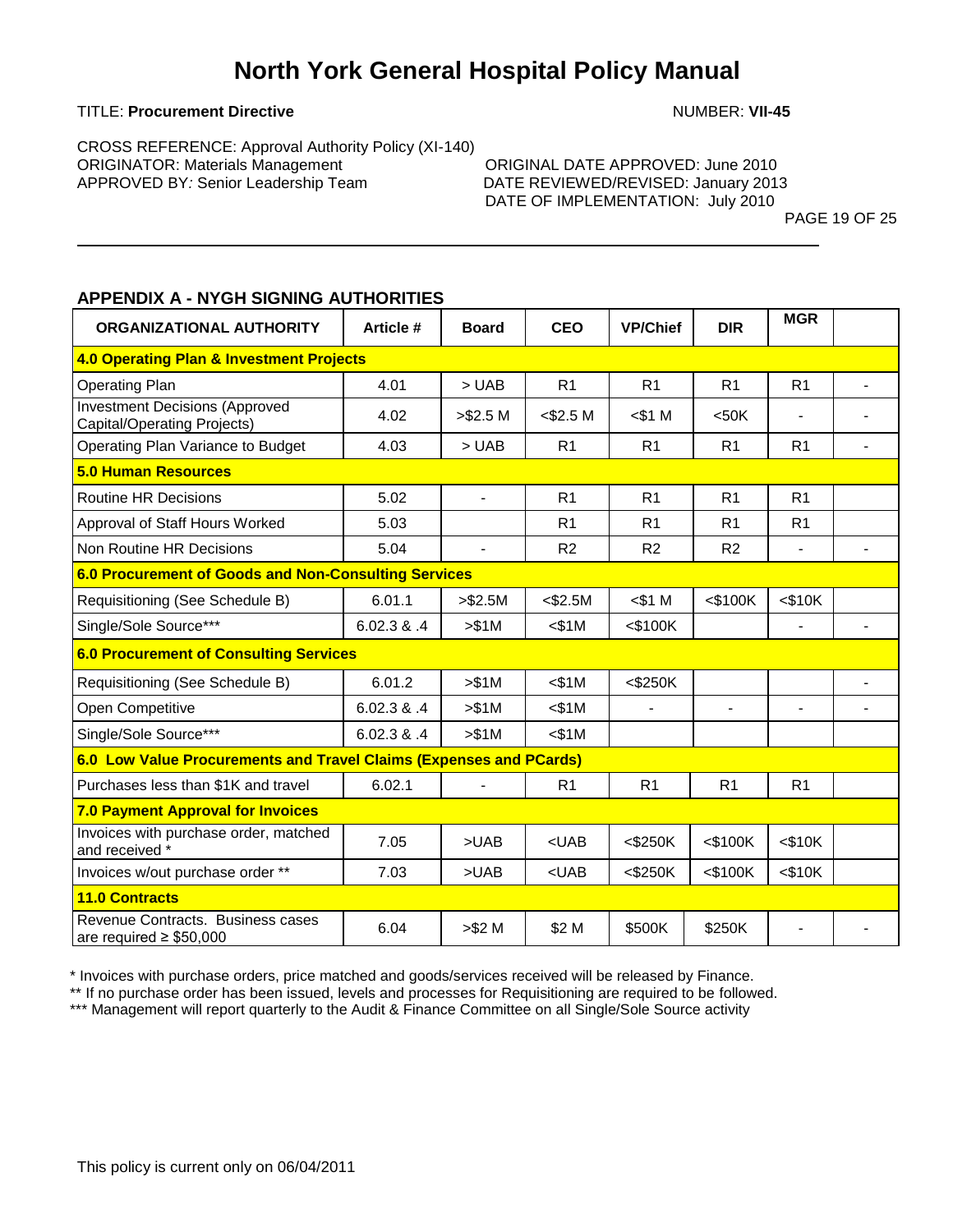TITLE: **Procurement Directive** Number 2004 12:00 NUMBER: VII-45

CROSS REFERENCE: Approval Authority Policy (XI-140) PAGE 20 of 25

## **APPENDIX B - PROCUREMENT OF GOODS, NON CONSULTING SERVICES AND CONSULTING SERVICES**

Goods, Non-Consulting Services and Consulting Services are to be procured based on the following aggregate thresholds:

<span id="page-19-0"></span>

| <b>REQUISITIONS AND</b><br><b>INVOICES FOR EMERGENCIES</b><br><b>WITHOUT PURCHASE ORDERS</b> |                                                    |                                      | <b>PROCUREMENT METHOD</b>                                       |                                      |                                                                     |                                  |                                               | <b>SOLE OR SINGLE SOURCE CERTIFICATE</b><br>**** |                                                    |                                      |              |               |                         |             |             |     |
|----------------------------------------------------------------------------------------------|----------------------------------------------------|--------------------------------------|-----------------------------------------------------------------|--------------------------------------|---------------------------------------------------------------------|----------------------------------|-----------------------------------------------|--------------------------------------------------|----------------------------------------------------|--------------------------------------|--------------|---------------|-------------------------|-------------|-------------|-----|
|                                                                                              | <b>Goods and</b>                                   |                                      |                                                                 | <b>Estimated Value</b>               |                                                                     |                                  |                                               |                                                  | <b>Goods and</b>                                   |                                      |              |               |                         |             |             |     |
| <b>Value</b>                                                                                 | <b>Non</b><br><b>Consulting</b><br><b>Services</b> | <b>Consulting</b><br><b>Services</b> | Goods and<br><b>Non</b><br><b>Consulting</b><br><b>Services</b> | <b>Consulting</b><br><b>Services</b> | <b>Solicitation</b><br><b>Method</b>                                | <b>Response</b><br><b>Format</b> | Minimum #<br>of Requests/<br><b>Responses</b> | Value                                            | <b>Non</b><br><b>Consulting</b><br><b>Services</b> | <b>Consulting</b><br><b>Services</b> |              |               |                         |             |             |     |
| $<$ \$1,000                                                                                  | Manager                                            | VP or Director                       | $<$ \$1,000                                                     |                                      | Purchase Order<br>or Visa Purchase<br>Card (PCard)<br>when possible |                                  |                                               | $<$ \$1,000                                      |                                                    | CEO                                  |              |               |                         |             |             |     |
| $$1,000 - $9,999$                                                                            | Manager                                            | VP or Director                       | $$1,000 -$<br>\$9,999                                           |                                      | Formal quote ***                                                    | Written quote                    | $1 *$                                         | $$1,000 -$<br>\$9,999                            |                                                    | CEO                                  |              |               |                         |             |             |     |
| $$10,000 -$<br>\$49,999                                                                      | Director                                           | VP or Director                       | $$10,000 -$<br>\$99,999                                         |                                      |                                                                     |                                  |                                               |                                                  |                                                    | $$0 - $99,999$                       | Invitational | Written quote | $3 *$                   | $$10,000 -$ | VP or Chief | CEO |
| $$50,000 -$<br>\$99,999                                                                      | Director                                           | VP or Director                       |                                                                 |                                      |                                                                     | Formal quote***                  |                                               |                                                  | \$99,999                                           |                                      |              |               |                         |             |             |     |
| $$100,000 -$<br>\$249,999                                                                    | VP or Chief                                        | VP of Chief                          | $\geq$ \$100,000                                                |                                      |                                                                     |                                  |                                               |                                                  | \$100,000-<br>\$249,999                            | CEO                                  | CEO          |               |                         |             |             |     |
| $$250,000 -$<br>\$499,999                                                                    | VP or Chief                                        | CEO                                  |                                                                 |                                      | $\geq$ \$100,000                                                    |                                  |                                               | Open<br>Competitive<br><b>Formal Process</b>     |                                                    |                                      |              |               | \$250,000-<br>\$999,999 | CEO         | CEO         |     |
| $$500,000 -$<br>\$999,999                                                                    | VP or Chief                                        | CEO                                  |                                                                 |                                      |                                                                     |                                  | (e.g. Request for<br>Tender, Request          | Formal written<br><b>bids</b>                    | $1**$                                              |                                      |              |               |                         |             |             |     |
| $$1,000,000 -$<br>UAB or $<$ \$2.5<br>million                                                | CEO                                                |                                      |                                                                 |                                      | for quotation or<br>Request for<br>Proposal)                        |                                  |                                               | $\geq$ \$1,000,000                               | Board                                              | Board                                |              |               |                         |             |             |     |
| $>$ UAB or $>$ \$2.5<br>million                                                              | Board                                              |                                      |                                                                 |                                      |                                                                     |                                  |                                               |                                                  |                                                    |                                      |              |               |                         |             |             |     |
| $\geq$ \$1,000,000                                                                           |                                                    | Board                                |                                                                 |                                      |                                                                     |                                  |                                               |                                                  |                                                    |                                      |              |               |                         |             |             |     |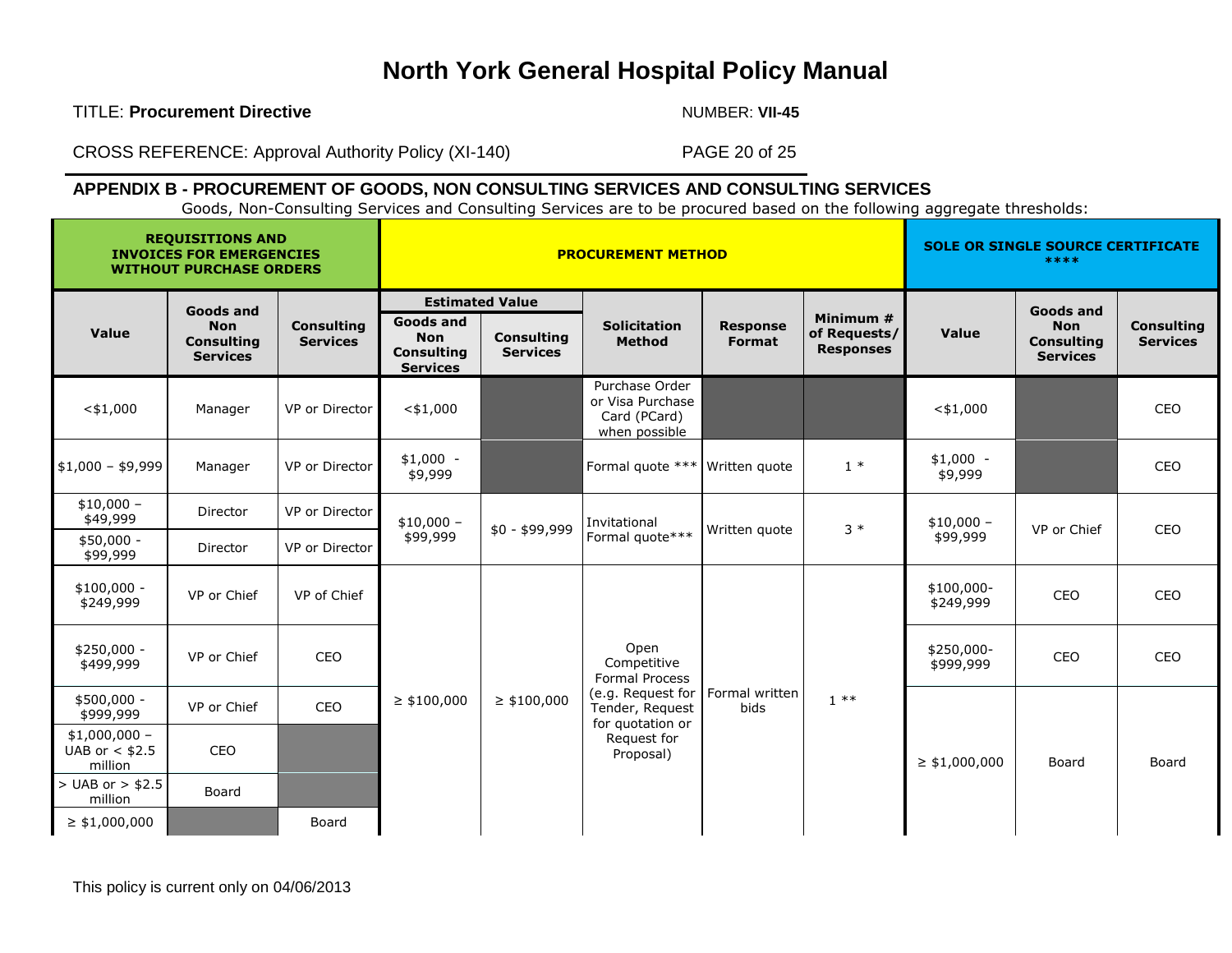#### TITLE: **Procurement Directive** Number 2004 12:00 NUMBER: **VII-45**

CROSS REFERENCE: Approval Authority Policy (XI-140) PAGE 21 of 25

## <span id="page-20-0"></span>**APPENDIX C - SOLE OR SINGLE SOURCE CERTIFICATE**

To be compliant with laws, regulations, public policy and North York General Hospital's Purchasing Policy, all purchases are subject to competitive procurement. In rare, specific or exceptional circumstances, only one supplier or consultant may be able or capable of providing goods or services. A competitive bid cannot be completed for this acquisition for the reason noted and is supported by the rationale provided in the space below.

To ensure optimal value is obtained, fair market value (FMV) must be demonstrated where noted below.

This acquisition is intended for the following:

Good or service description:

#### **Recommended supplier name:**

Select the reason that applies:

- $\Box$  An emergency situation exists ("emergency" is defined in this instance as a circumstance in which an immediate purchase or procurement decision is necessary to prevent a serious delay, which could endanger a life, result in damage to property, or the suspension of the provision of an essential service).
- $\Box$  The subject matter of the procurement is of a confidential or privileged nature and its disclosure through a competitive bidding process could compromise security, cause economic disruption on otherwise be contrary to public interest.
- $\Box$  There is an absence of bids in response to an open competitive process.
- $\Box$  To ensure compatibility with existing products, to recognize exclusive rights such as licenses, copyright and patient rights, or to maintain specialized products that must be maintained by the manufacturers or its representative. Proof of FMV is demonstrated for compatibility with existing products via written documentation from the supplier of the manufacturer's list price, any educational discounts and the net price or comparison of manufacturer's list price, web site and/or catalogue pricing for a similar good or service and **is attached.**
- No alternative or substitute good or service exists that meets the specific or unique technical or research requirements of this procurement. Proof of FMV is demonstrated via written documentation from the supplier of the manufacturer's list price, any educational discounts and the net price and **is attached**.
- $\Box$  The supply of the goods or services is controlled by a supplier that is a statutory monopoly.
- $\Box$  The goods are available on a commodity market.
- $\Box$  Work is to be performed on property by a contractor according to provisions of a warranty or guarantee held in respect of the property or the original work.
- $\Box$  The contract is to be awarded to the winner of a design contest and details of the contest **are attached**.
- $\Box$  A prototype developed specifically for research, experiment, study or original development, but not for any other subsequent purchases. Proof of FMV is demonstrated via written documentation from the supplier of manufacturing costs, excluding research and development (R&D) costs, but including materials, labour and overhead and **is attached**.
- $\Box$  The purchase of subscriptions to newspapers, magazines or other periodicals
- $\Box$  Other reasons not listed below.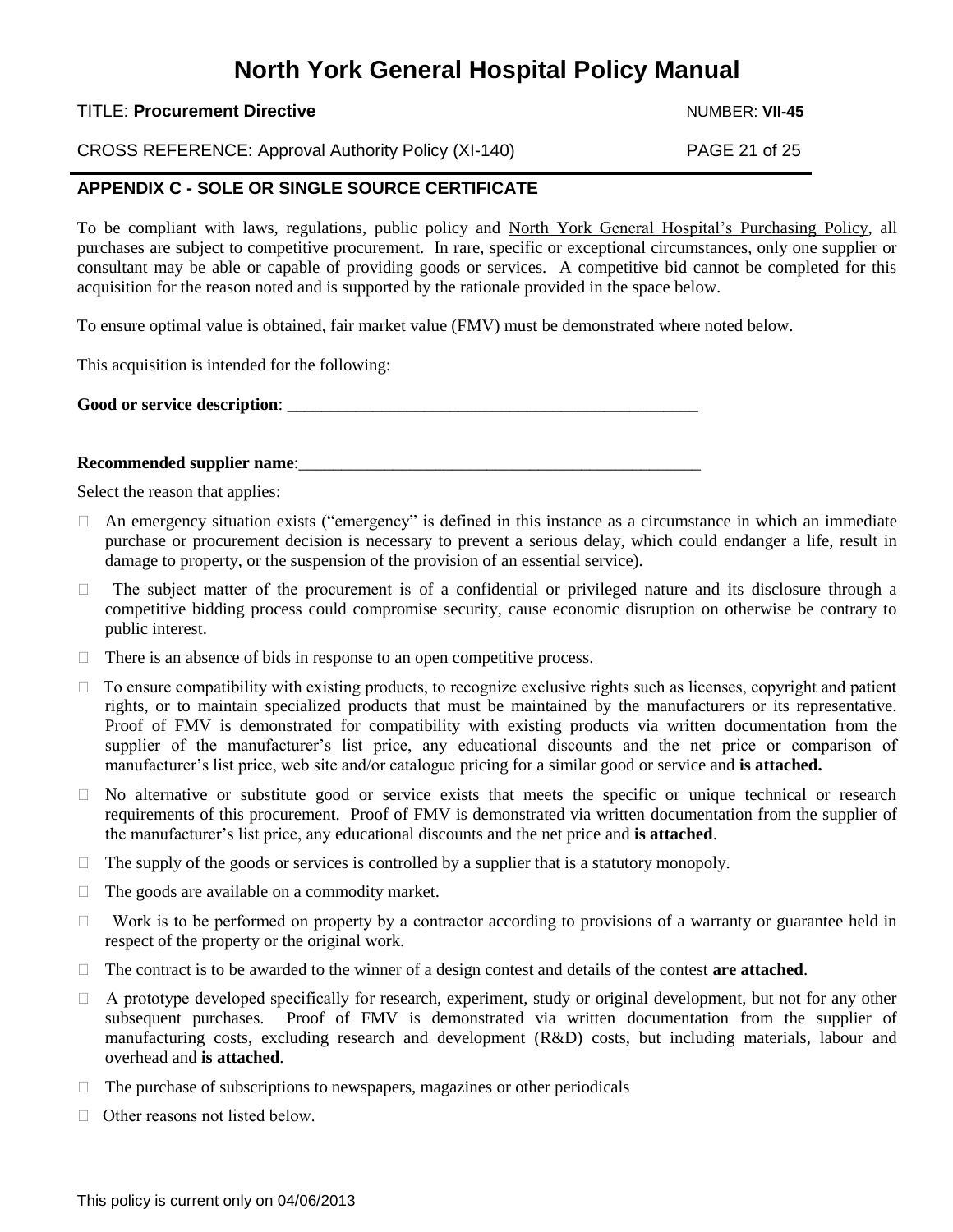#### TITLE: **Procurement Directive** Number 2004 12:00 NUMBER: **VII-45**

CROSS REFERENCE: Approval Authority Policy (XI-140) PAGE 22 of 25

**Rationale**: Explain why the Supplier requested is the only one that can satisfy the requirements, as well as why alternatives are unacceptable. Attach additional pages if necessary.

I understand and accept that North York General Hospital's Purchasing Policy requires 2 quotations from different suppliers for goods or services valued from \$5,001 to \$25,000, or 3 quotations for goods or services valued from \$25,001 to \$99,999 and a Public RFP for goods and services valued over \$100,000. Due to the rationale outlined above I am unable to comply with these requirements. I understand this file may be subject to audit and single/sole sourcing activity will be reported and summarized quarterly to Senior Management. I have attached the required back-up documentation in support of the selected condition(s), and I also acknowledge that the order has **NOT** been placed with the supplier until this form has been duly authorized.

**(\*Requester and second signing authority cannot be the same person)**

| <b>ORGANIZATIONAL</b><br><b>AUTHORITY</b>                                   |  | <b>Board</b> | <b>CEO</b> | <b>VP</b>  | <b>Requisitioner</b> |  |
|-----------------------------------------------------------------------------|--|--------------|------------|------------|----------------------|--|
| <b>Procurement of Goods and Non-Consulting Services</b>                     |  |              |            |            |                      |  |
| Single/Sole Source                                                          |  | $>$ \$1M     | $<$ \$1M   | $<$ \$100K |                      |  |
| <b>Procurement of Consulting Services &gt; \$1 Million &lt; \$1 Million</b> |  |              |            |            |                      |  |
| Non Competitive                                                             |  |              |            |            |                      |  |
| Printed<br>Name                                                             |  |              |            |            |                      |  |
| Signature                                                                   |  |              |            |            |                      |  |
| <b>Completed form to be sent to Finance</b>                                 |  |              |            |            |                      |  |
| <b>Administrative use only</b>                                              |  |              |            |            |                      |  |
|                                                                             |  |              |            |            |                      |  |
| Approved Copy forwarded to Requester. $\Box$ Yes Date Sent:                 |  |              |            |            |                      |  |
| Approved Copy forwarded to Purchasing. $\Box$ Yes<br>Date Sent:             |  |              |            |            |                      |  |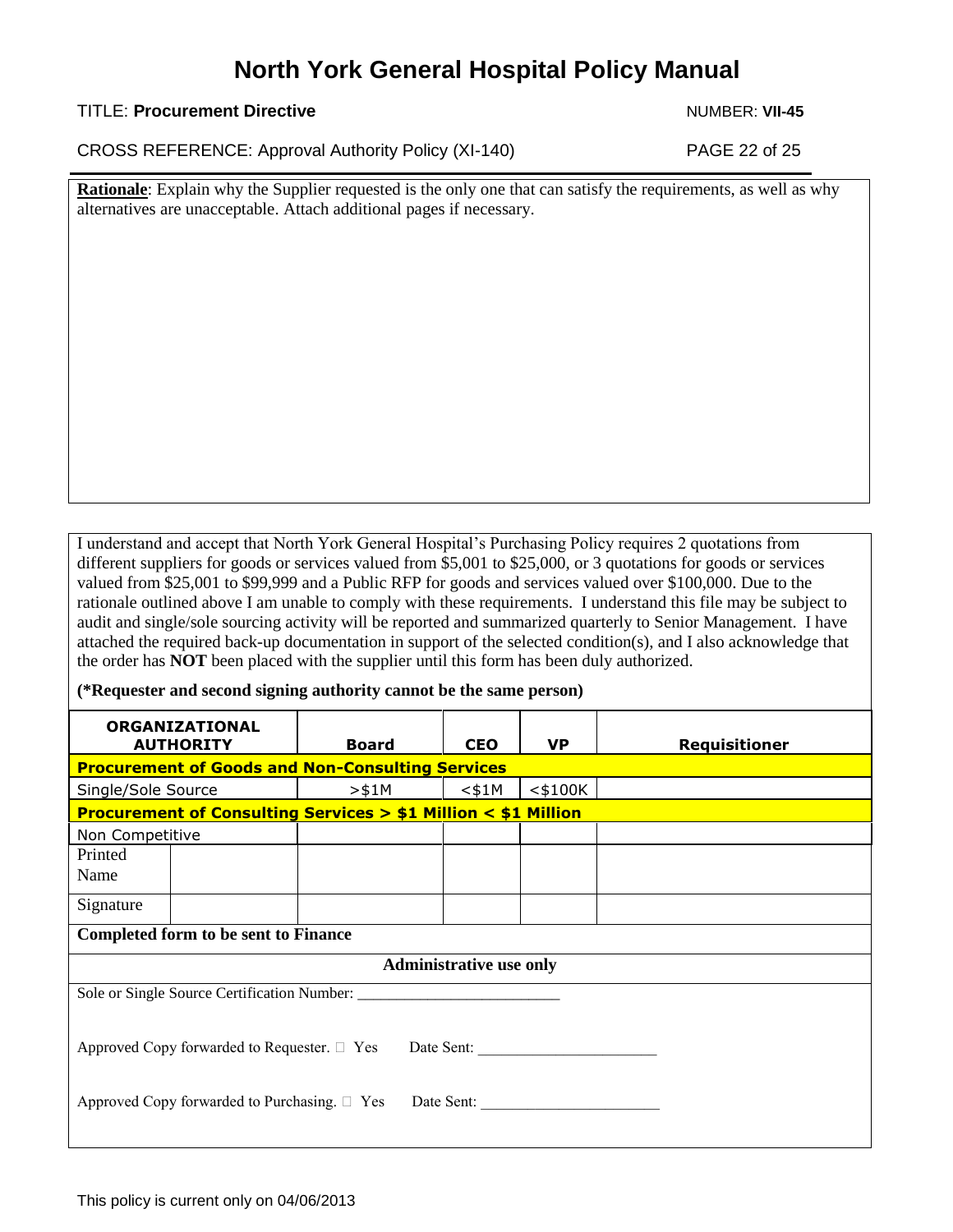#### TITLE: Procurement Directive **Number 2012** NUMBER: VII-45

CROSS REFERENCE: Approval Authority Policy (XI-140) PAGE 23 of 25

### <span id="page-22-0"></span>**APPENDIX D - Contract Review Form**

#### **CONTRACT SIGNING AUTHORIES:**

| Up<br>\$50,001<br>\$500,001<br>\$1,000,001<br>Over - \$2,500,000 | to<br>to<br>to | to $$50,000$<br>\$500,000<br>\$1,000,000<br>\$2,500,000 | Director<br>Vice President or Administrative Chief and Director<br>CFO, Vice President or Administrative Chief and Director<br>EVP or CEO, CFO, Vice President or Administrative Chief and Director<br>All of the above plus Audit & Finance committee and the Board of Governors |
|------------------------------------------------------------------|----------------|---------------------------------------------------------|-----------------------------------------------------------------------------------------------------------------------------------------------------------------------------------------------------------------------------------------------------------------------------------|
|                                                                  |                |                                                         |                                                                                                                                                                                                                                                                                   |
|                                                                  |                |                                                         | Total Value of this contract: \$                                                                                                                                                                                                                                                  |
|                                                                  |                |                                                         |                                                                                                                                                                                                                                                                                   |
|                                                                  |                |                                                         |                                                                                                                                                                                                                                                                                   |
| <b>Required Signatures:</b>                                      |                |                                                         |                                                                                                                                                                                                                                                                                   |
| □                                                                |                |                                                         | <b>Materials Management</b>                                                                                                                                                                                                                                                       |
| □                                                                |                |                                                         | Manager                                                                                                                                                                                                                                                                           |
| □                                                                |                |                                                         | Director                                                                                                                                                                                                                                                                          |
| □                                                                |                |                                                         | Vice President or Administrative Chief                                                                                                                                                                                                                                            |
| □                                                                |                |                                                         | <b>CFO</b>                                                                                                                                                                                                                                                                        |
| □                                                                |                |                                                         | EVP or CEO                                                                                                                                                                                                                                                                        |

Please return this form along with the original contract and all required signatures to the Materials Management Department.

\_\_\_\_\_\_\_\_\_\_\_\_\_\_\_\_\_\_\_\_\_\_\_\_\_\_\_\_\_\_\_\_\_\_\_\_\_\_\_\_\_\_\_\_\_\_\_\_\_\_\_\_\_\_\_\_\_\_\_\_\_\_\_\_\_\_\_\_\_\_

\_\_\_\_\_\_\_\_\_\_\_\_\_\_\_\_\_\_\_\_\_\_\_\_\_\_\_\_\_\_\_\_\_\_\_\_\_\_\_\_\_\_\_\_\_\_\_\_\_\_\_\_\_\_\_\_\_\_\_\_\_\_\_\_\_\_\_\_\_\_

<span id="page-22-1"></span>\_\_\_\_\_\_\_\_\_\_\_\_\_\_\_\_\_\_\_\_\_\_\_\_\_\_\_\_\_\_\_\_\_\_\_\_\_\_\_\_\_\_\_\_\_\_\_\_\_\_\_\_\_\_\_\_\_\_\_\_\_\_\_\_\_\_\_\_\_\_

COMMENTS: \_\_\_\_\_\_\_\_\_\_\_\_\_\_\_\_\_\_\_\_\_\_\_\_\_\_\_\_\_\_\_\_\_\_\_\_\_\_\_\_\_\_\_\_\_\_\_\_\_\_\_\_\_\_\_\_\_\_\_\_\_\_\_\_\_\_\_\_\_\_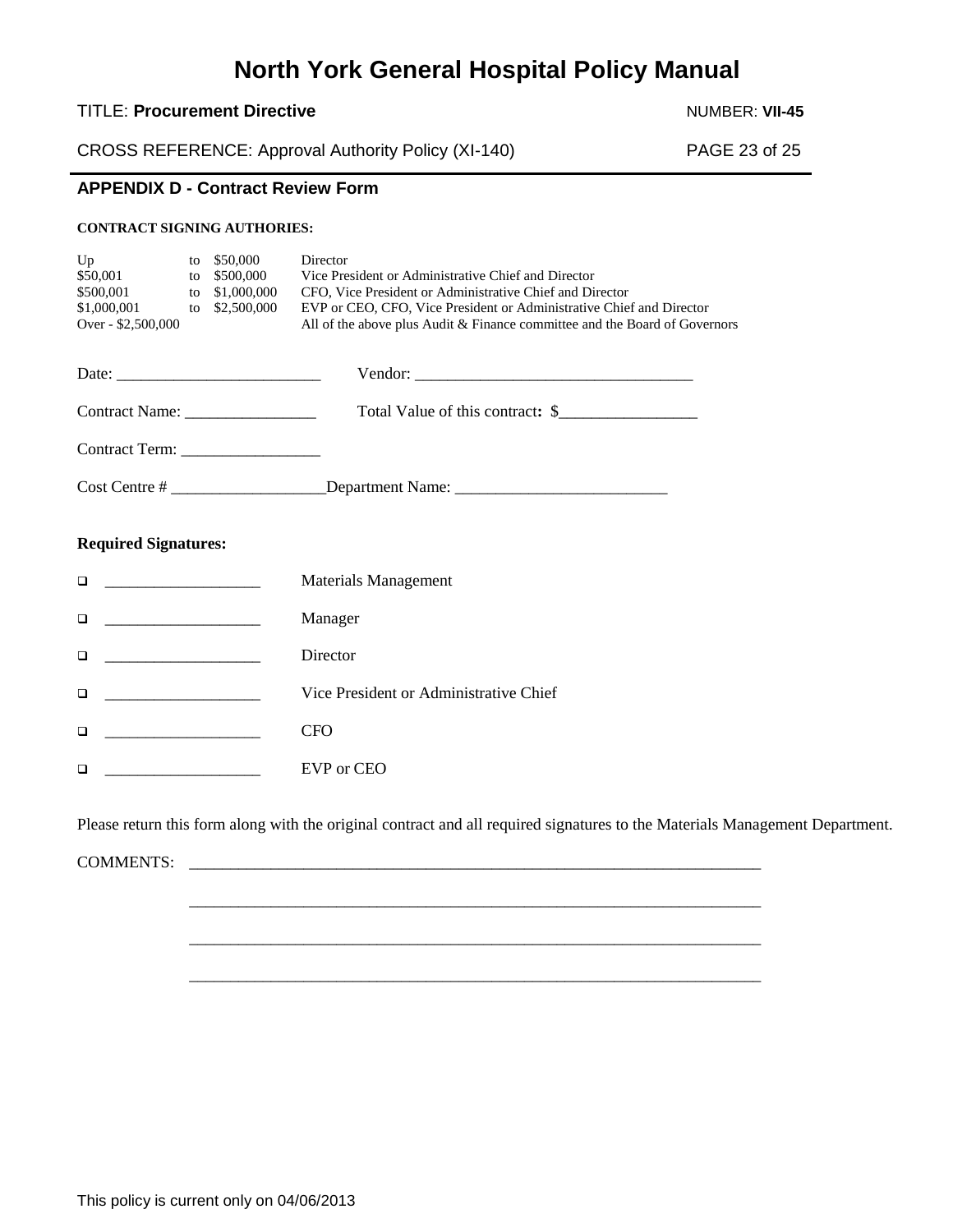TITLE: Procurement Directive **Number 2012** NUMBER: VII-45

CROSS REFERENCE: Approval Authority Policy (XI-140) PAGE 24 of 25

**APPENDIX E – Plexxus Purchasing Procedures Manual 2009**